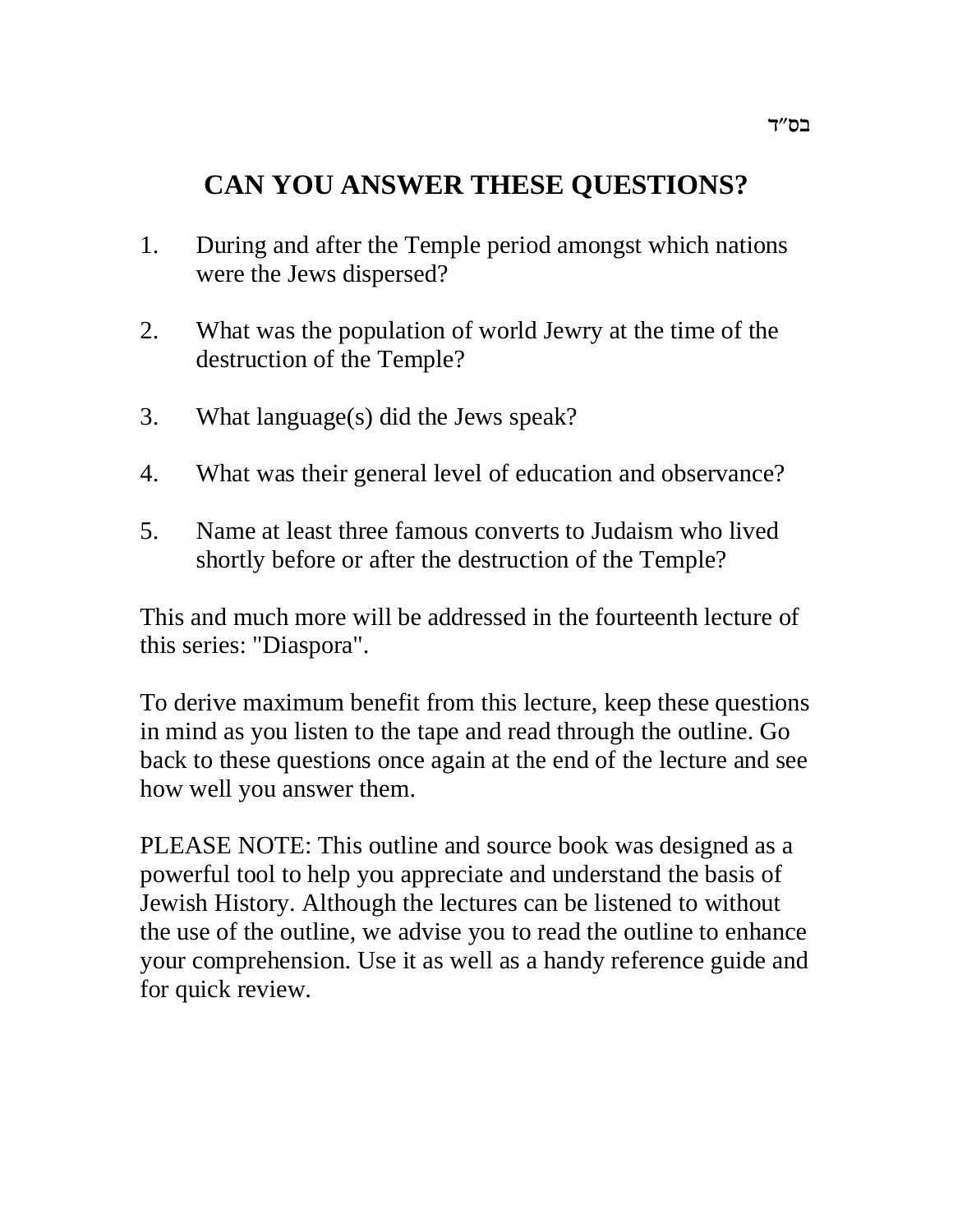### THE EPIC OF THE ETERNAL PEOPLE Presented by Rabbi Shmuel Irons

### Series II Lecture #14

### DIASPORA

I. Scattered Among the Nations

והפיצך ד' בכל העמים מקצה הארץ ועד קצה הארץ. דברים כח:סג–סד

And G-d shall scatter you among all the peoples from one end of the earth to the other. **Deuteronomy 28:64**

A.

...מדי בימי אחשורוש הוא האחשורש המולך מהודו ועד כוש שבע ועשרים ומאה מדינה ישנו עם אחד מפזר ומפרד בין העמים בכל מדינות מלכותך ודתיהם שנות מכל עם. אסתר  $\Pi: \lambda$  א $\Omega$ 

Now it came to pass in the days of Achashverosh, this is the Acheshverosh that reigned from India to Ethiopia, over a hundred and twenty seven provinces... There is a certain people scattered abroad and dispersed among the peoples in all the provinces of your kingdom, and their laws are diverse from those of every people. **Esther 1:1, 3:8**

B. Now these Jews are already gotten into all cities, and it is hard to find a place in the habitable earth that hath not admitted this tribe of men and is not possessed by them. **Strabo (63 BCE - 21CE), quoted in Josephus, Antiquities XIV 7:2**

C. The Jewish nation is widely dispersed over all the habitable earth among its inhabitants. **Josephus, The Wars of the Jews VII 3:3**

D. Africa

אמר רבי עקיבא כשהלכתי לאפריקי

Rabbi Akiva said, "When I traveled to Africa . . ." **Rosh Hashanah 26a**

E. Arabia

. ערביות יוצאות רעולות.  $\ddot{\text{w}}$ בת סה

Jewish women living in Arabia may go out veiled on Shabbos. **Shabbos 65a**

.אמר רבי עקיבא כשהלכתי לערביא ... ר"ה כו

Rabbi Akiva said, "When I traveled to Arabia . . ." **Rosh Hashanah 26a**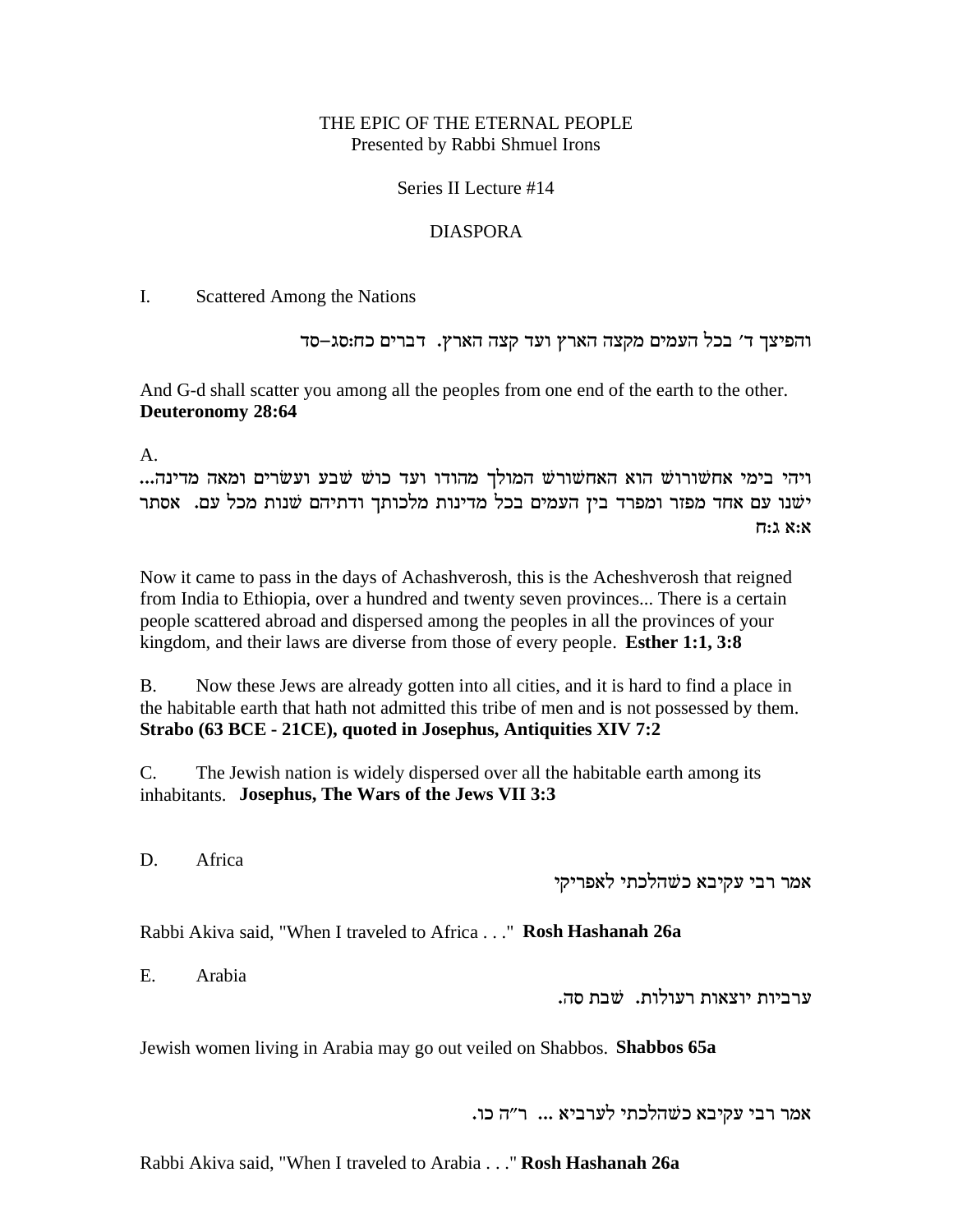#### F. Babylon

 $1)$ [The king of Parthia gave a habitation to Hyrcanus II] at Babylon where there were Jews in great numbers. Josephus, Antiquities Book XV 2:2

 $(2)$ There was a city of Babylonia called Neerda, not only a very populous one, but one that had a good and large territory about it and, besides its other advantages, full of men also. It was, besides, not easily to be assaulted by enemies, from the river Euphrates encompassing it all around and from the walls that were built about it. There was also the city Nisibis, situated on the same current of the river. For which reason the Jews, depending on the natural strength of these places, deposited in them that half shekel which every one, by the custom of our country, offers unto G-d, as well as they did other things devoted to him, for they made use of these cities as a treasury, whence, at a proper time, they were transmitted to Jerusalem, and many ten thousand men undertook the carriage of those donations, out of fear of the ravages of the Parthians, to whom the Babylonians were then subject. Josephus, Antiquities Book XVIII 9:1

#### G. Egypt

1)

תניא רבי יהודה אומר מי שלא ראה דיופלוסטון של אלכסנדריא של מצרים לא ראה בכבודן של ישראל אמרו כמיז בסילקי גדולה היתה סטיו לפנים מסטיו כפלים כיוצא מצרים והיו בה ע״א קתדראות של זהב כנגד ע״א זקנים כל אחת ואחת אינה פחותה מעשׂרים ואחד ככרי זהב ובימה של עץ באמצעיתא וחזן של כנסת עומד עליה והסודרין בידו וכיון שהגיע לענות אמן הלה מניף בסודר וכל העם עונים אמן. ולא היו יושבין מעורבין אלא זהבין בפני עצמן וכספין בפני עצמן ונפחין בפני עצמן וטרסיים בפני עצמן וגרדיים בפני עצמן. וכשעני נכנס שם היה מכיר בעלי אומנתו ונפנה לשם ומשם פרנסתו ופרנסת אנשי ביתו. אמר אביי וכולהו קטלינהו טרכינוס. מ"ט איענשו משום דעברי אהאי קרא לא תוסיפון לשוב בדרך הזה עוד ואינהו הדור אתו. סוכה נא:

It has been taught (in a Braiisa): Rabbi Yehudah stated, "He who has not seen the double colonnade of Alexandria of Egypt has never seen the glory of Israel." It was said that it was like a huge basilica, one colonnade within the other, and it sometimes held twice the number of people that went forth from Egypt (1,200,000). There were in it seventy-one cathedras (thrones) of gold, corresponding to the seventy-one elders in the Sanhedrin, not one of them containing less than twenty-one talents of gold, and a wooden platform in the middle upon which the attendant of the synagogue stood with a scarf in his hand. When the time came to answer "Amen", he waved his scarf and all the congregation duly responded. They, moreover did not occupy their seats randomly, but goldsmiths sat separately, silversmiths separately, blacksmiths separately, metalworkers separately and weavers separately, so that when a poor man entered the place he recognized the members of his craft and on applying to that quarter obtained a livelihood for himself and for the members of his family. Abaye stated, "Trajan slew them all. Why were they so punished? Because they transgressed this verse: you shall henceforth return no more that way. (Deuteronomy 17:16) and they did return." Sukkah 51b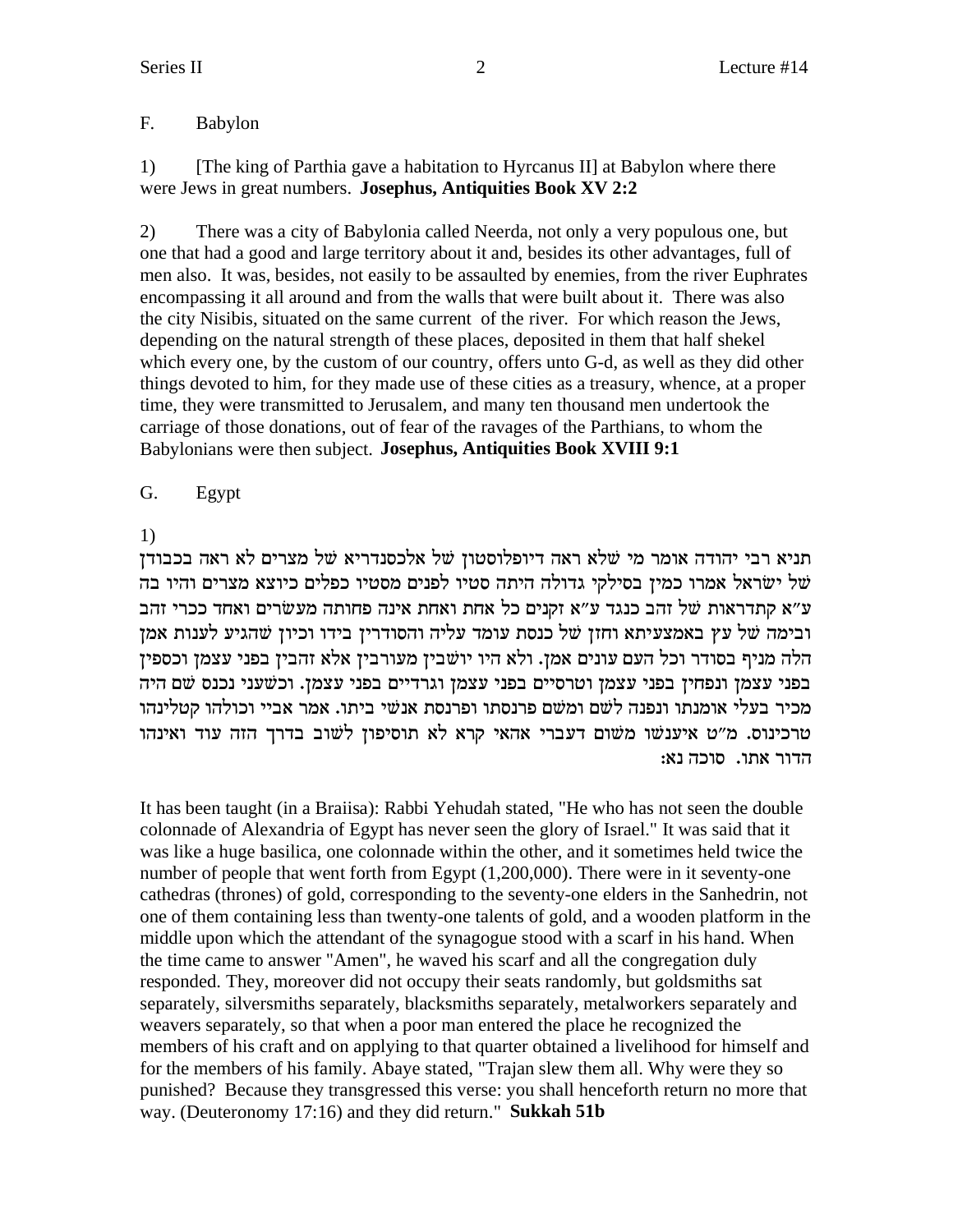2)

: ת״ר שנים עשׂר דברים שאלו אנשי אלכסנדריא את רבי יהושע בן חנניא ... נדה סט

Our Rabbi taught: The people of Alexandria asked of Rabbi Yehoshua ben Chanania twelve questions . . . **Nidah 69b**

3) Accordingly, the Jews have places assigned them in Egypt, wherein they inhabit, besides what is peculiarly allotted to this nation at Alexandria, which is a large part of that city. There is also an ethnarch allowed them, who governs the nation and distributes justice to them and takes care of their contracts, and of the laws to them belonging, as if he were the ruler of a free republic. Strabo, quoted in Josephus, Antiquities XIV 7:2

H. Media

מדיות [יוצאת] פרופות. שבת סה.

Jewish women living in Media may go out [on Shabbos] with their cloaks thrown over their shoulders [held down by an attached weight]. **Shabbos 65a**

:<br/> נחום המדי אומר ... א"ל רב אחא בר מניומי לאביי גברא רבה אתא מאתרין ... <br/>  $\mathbbm{v}$ 

Nachum of Media said . . . Rav Acha bar Miniomi said to Abaye: A great man (Nachum) has come from our place (Media) . . . **Avodah Zarah 7b**

I. Rome

1)

תודוס איש רומי הנהיג את בני רומי להאכילן גדיים מקולסין בלילי פסחים שלח ליה שמעון בן שטח אלמלא תודוס אתה גוזרני עליך נדוי שאתה מאכיל את ישראל קדשים בחוץ. ברכות יט.

Thaddeus, a man (leader) of [the Jewish community of] Rome, accustomed the Roman Jews to eat kids (goats) roasted whole (similar to the Paschal sacrifice) on the eve of Pesach. Shimon ben Shetach sent to him and said, "Were you not Thaddeus, I would pronounce the sentence of excommunication on you, because you are making Jews [appear to] eat holy things [sacrifices] outside their designated area (Jerusalem)." **Berachos 19a**

2)

: צדק צדק תרדוף ... אחר רבי מתיא לרומי. סנהדריז לב

"Justice, justice shalt thou follow." (Deuteronomy 16:20) this means follow the scholars to their academies ... Rabbi Masia to Rome. **Sanhedrin 32b**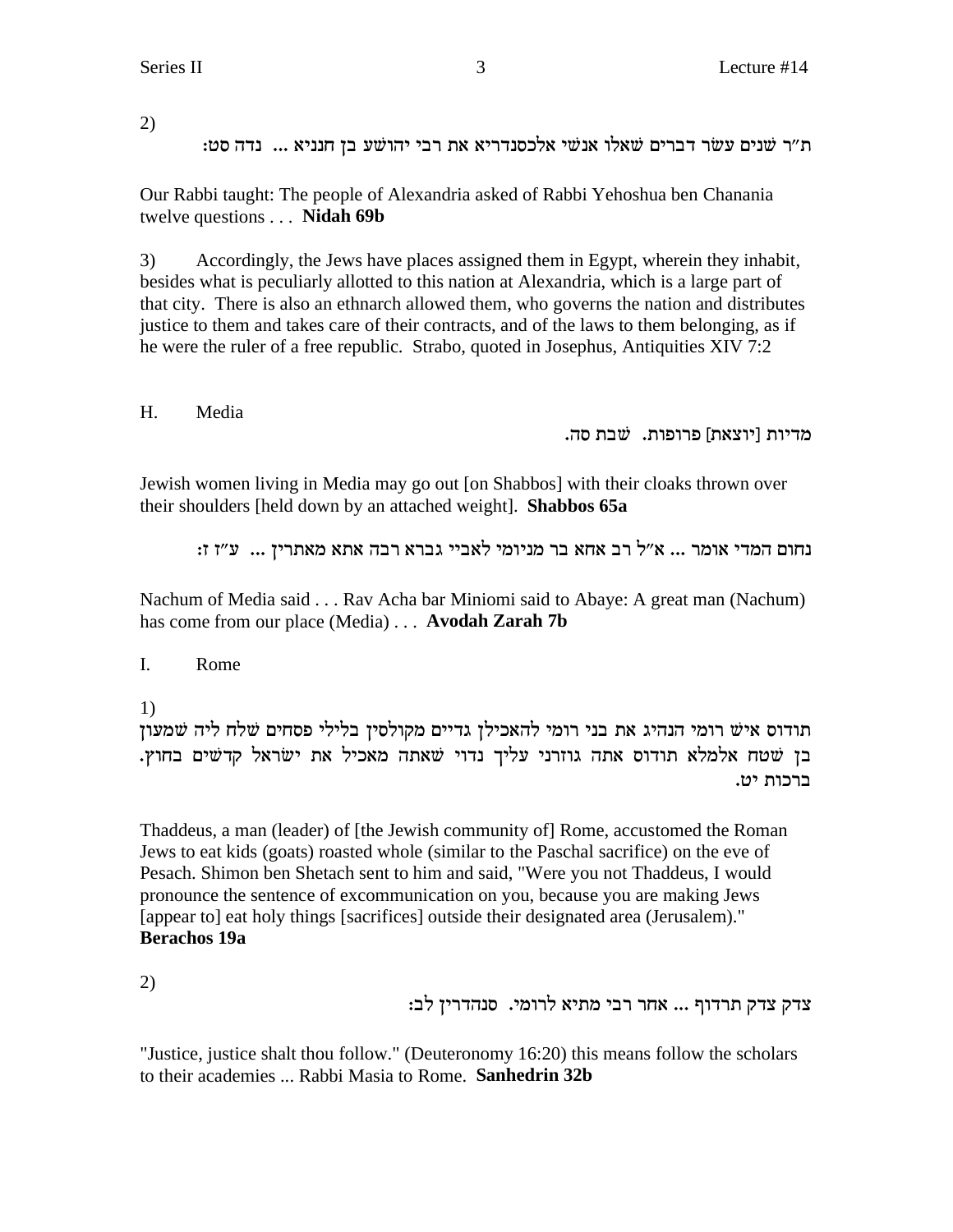$3)$ 

דלימא רבי אליעזר ורבי יהושע ורבן גמליאל סלקון לרומי עלון לחד אתר ואשכחין מיינוקיא עבדין נבשושין ואמרין הכין בני ארעא דישראל עבדין ואמרי ההן תרומה וההן מעשר אמרין מסתברא דאית הכא יהודאין עלון לחד אתר ואקבלון בחד. ירושלמי ז:יג

The following incident occurred: Rabbi Eliezer, Rabbi Yehoshua, and Rabban Gamliel went up to Rome. They went up to one place and found little children making piles of dirt and saying, "This is what the people of the land of Israel do (make piles), and they say, 'This [pile] should be "Terumah", and this [pile] should be "Maaser"" [Thereupon] they said, "This must be a Jewish neighborhood." They went in to one place and were graciously accepted. Yerushalmi Sanhedrin 7:13

J. Spain אמר רבי יהודה לא אמרו שלש שנים אלא כדי שיהא באספמיא ויחזק שנה וילכו ויודיעוהו שנה ויבא לשנה אחרת. בבא בתרא לח.

Rabbi Yehudah said, "They only stated (formulated) the time period of three years to confer the rights of occupation (חזקה) in order that it might be possible for a man who is in Spain for another to occupy his field one year, and for information to be brought to him [which will also take] a year, and for him to return himself [which will take] a third year." Bava Basra 38a

#### $\mathbf{K}$ **Seafarers**

אמר להו רב נחמן להנהו נחותי ימא אתון דלא אדעיתו בקביעא דירחא ... ר"ה כא.

Ray Nachman said to those who were going to sea, "As you will not know when the New Moon is fixed . . . " Rosh Hashanah 21a

. . . אמר שמואל שאילתינהו לכל נחותי ימא ואמרו לי עוף אחד יש בכרכי הים וקיק שמו שׁבת כא.

Shmuel said: I asked all seafarers about it, (the definition of "Kik" oil (שמן קיק) mentioned in the Mishna of Shabbos 2:1) and they told me that there is a certain bird in the sea towns called "kik" (pelican). **Shabbos 21a** 

II. **Population Studies** 

ונשארתם במתי מעט תחת אשר הייתם ככוכבי השמים לרב כי לא שמעת בקול ד' אלקך. דברים כח:סב

And you shall be left few in number, whereas you were as the stars of the heaven for multitude; because thou wouldest not obey the voice of the Lord thy G-d. Deuteronomy 28:62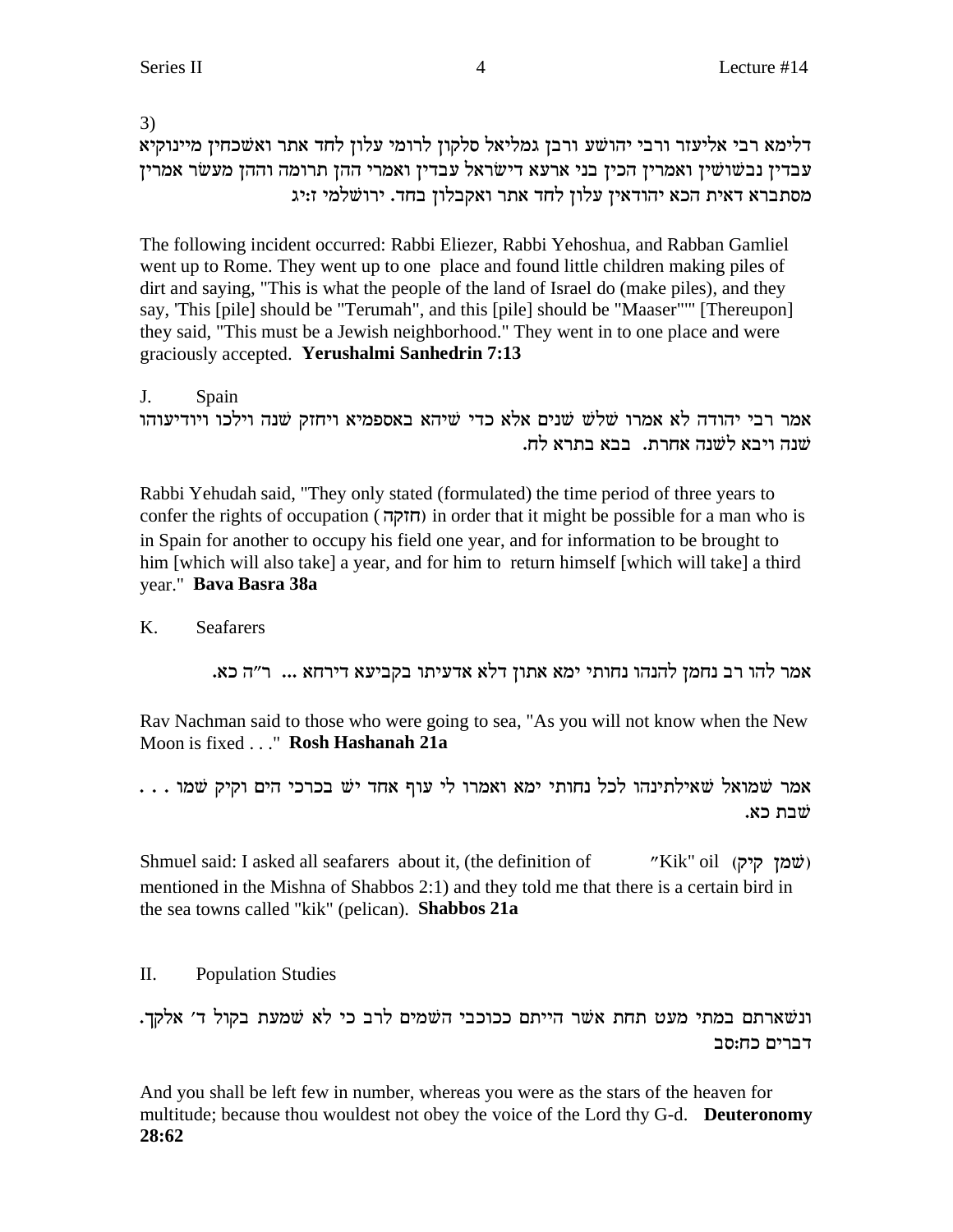A.

תנו רבנן פעם אחת ביקש אגריפס המלך ליתן עיניו באוכלוסי ישראל אמר לו לכהן גדול תן עיניך באוכלוסי ישׂראל ונטל כוליא מכל אחד ונמצאו שם ששים ריבוא זוגי כליות כפלים כיוצא מצרים חוץ מטמא ושהיה בדרך רחוקה ואין כל פסח ופסח שלא נמנו עליו פחות מעשרה בני אדם. פסחים סד:

The Rabbis taught: Once, King Agippa wanted to cast his eyes on the hosts of Israel (to know the population of Israel). He said to the High Priest, Cast your eyes upon the Passover sacrifices. He thereupon took a kidney from each, and 600,000 pairs of kidneys were found there, twice as many as those that left Egypt, excluding those who were unclean and those who were on a distant journey, and there was not a single Paschal lamb for which less than ten people had registered. **Pesachim 64b**

B. Now the number of those that were carried captive during this whole war was collected to be ninety-seven thousand, as was the number of those that perished during the whole siege eleven hundred thousand, the greater part of whom were indeed of the same nation (with the citizens of Jerusalem), but not belonging to the city itself; for they had come up from all the country to the Feast of Unleavened Bread, and were suddenly shut up by an army, which at the very first, occasioned so great a straitness among them that there came a pestilential destruction upon them, and soon afterward such a famine as destroyed them more suddenly. And that this city could contain so many people in it is manifest by that number of them which was taken under Cestius, who being desirous of informing Nero of the power of the city, who otherwise was disposed to contemn that nation, entreated the high priests, if the thing were possible, to take the number of their whole multitude. So these high priests, upon the coming of their feast which is called the Passover, when they slay their sacrifices, from the ninth hour till the eleventh, but so that a company not less than ten belong to every sacrifice (for it is not lawful for them to feast singly) and many of us are twenty in a company, found the number of sacrifices was two hundred fifty-six thousand, five hundred, which, upon the allowance of no more than ten that feast together, amounts to two million seven hundred thousand, two hundred persons that were pure and holy; for as to those that have the leprosy, or the gonorrhoea, or women that have their monthly courses, or such as are otherwise polluted, it is not lawful for them to be partakers of this sacrifice; nor indeed for any foreigners, who came hither to worship.

Now this vast multitude is indeed collected out of remote places, but the entire nation was now shut up by fate as in a prison and the Roman army encompassed the city when it was crowded with inhabitants. Accordingly the multitude of those that therein perished exceeded all the destructions that either men or G-d ever brought upon the world. **Josephus, The Wars of the Jews Book VI 9:3, 4**

C. These two Galilees, so large and encompassed with so many nations of foreigners, have always been able to make a strong resistance on all occasions of war, for the Galileans are enured to war from their infancy and have been always very numerous, nor hath the country been ever destitute of men of courage or wanted a numerous set of them,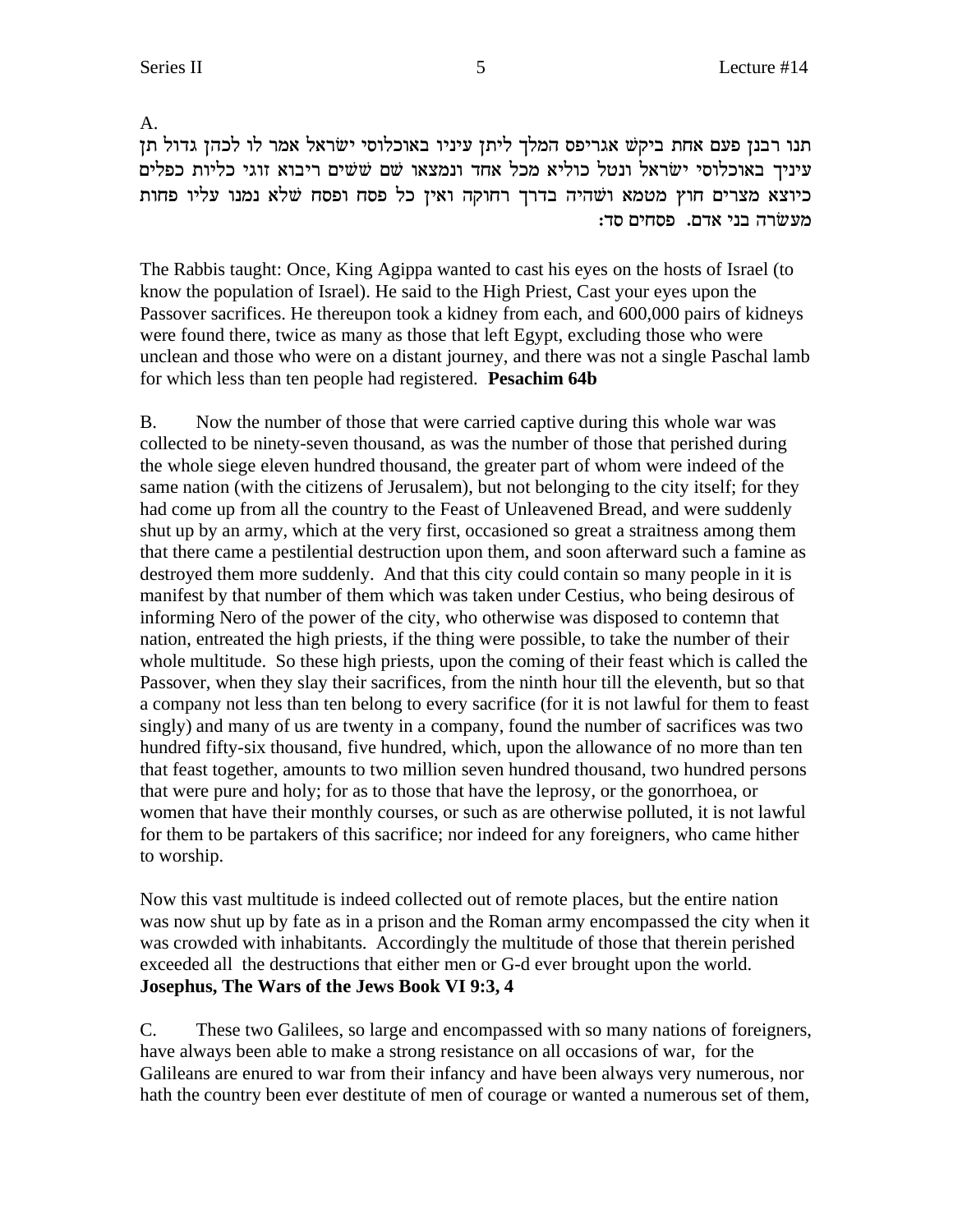for their soil is universally rich and fruitful and full of the plantations of trees of all sorts, insomuch that it invited the most slothful to take pains in its cultivation by its fruitfulness; accordingly, it is all cultivated by its inhabitants, and no part of it lies idle. Moreover, the cities lie here very thick and there are very many villages here everywhere so full of people, by the richness of their soil, that the very least of them contain above fifteen thousand inhabitants. Josephus, The Wars of the Jews, Book III 3:2

D. It has been taught (in a Braiisa): Rabbi Yehudah stated, "He who has not seen the double colonnade of Alexandria, Egypt, has never seen the glory of Israel." It was said that it was like a huge basilica, one colonnade within the other, and it sometimes held twice the number of people that went forth from Egypt  $(1,200,000)$ ... Abaye stated, "Trajan slew them all." Sukkah 51b

III. Foreign Culture

הן עם לבדד ישכון מובדלין הן מן העו"א בכל דבר במלבושיהן ובמאכלן ובגופיהן ובפתחיהן. ילקוט שמעוני פ' בלק תשס"ח

"Behold a people that dwelleth alone" (Numbers 23:9) They are separated from the heathens in every aspect of lives i.e. their clothing, their food, their bodies, and their doorways [that are staggered so as not to see the private affairs of their neighbors]. Midrash Yalkut Shimoni Balak 768

כשיצאו ישראל ממצרים לא שינו שמם ולשונם. תנא דבי אליהו פ׳ י״ז

When the Jews left Egypt, [despite the fact that they lived there for over two hundred years,] they had not changed their names or tongue [into that of the dominant culture]. Midrash Tana D'Vei Eliyohu

גלתה יהודה אומות העולם אינן גולים אלא אע״פ שגולים אין גלותם גלות אומות שאוכלים מפתם ושותים מיינם אין גלותם גלות אבל ישראל שאין אוכלים מפתם ואין שותין מיינם גלותם גלות. אומות העולם שהן מהלכין באסקפטיות שלהם אין גלותם גלות אבל ישראל שהן מהלכין יחפין גלותם גלות. לכך נאמר גלתה יהודה. איכה רבה א:כח

"Judah has gone into exile." (Lamentations 1:3) And the other nations of the world are never exiled? Even though they are exiled their exile is not a true exile. The exile of nations that eat from their [host's] bread and drink their [host's] wine is not really exile. However, the exile of the Jews that don't eat their bread and don't drink their wine is truly an exile. The exile of the nations that walk in their [host's] feet covering is not a true exile. The exile of the Jews, however, that walk without foot covering, is a true exile. Therefore it is stated: Judah has gone into exile. Midrash Eichah Rabbah 1:28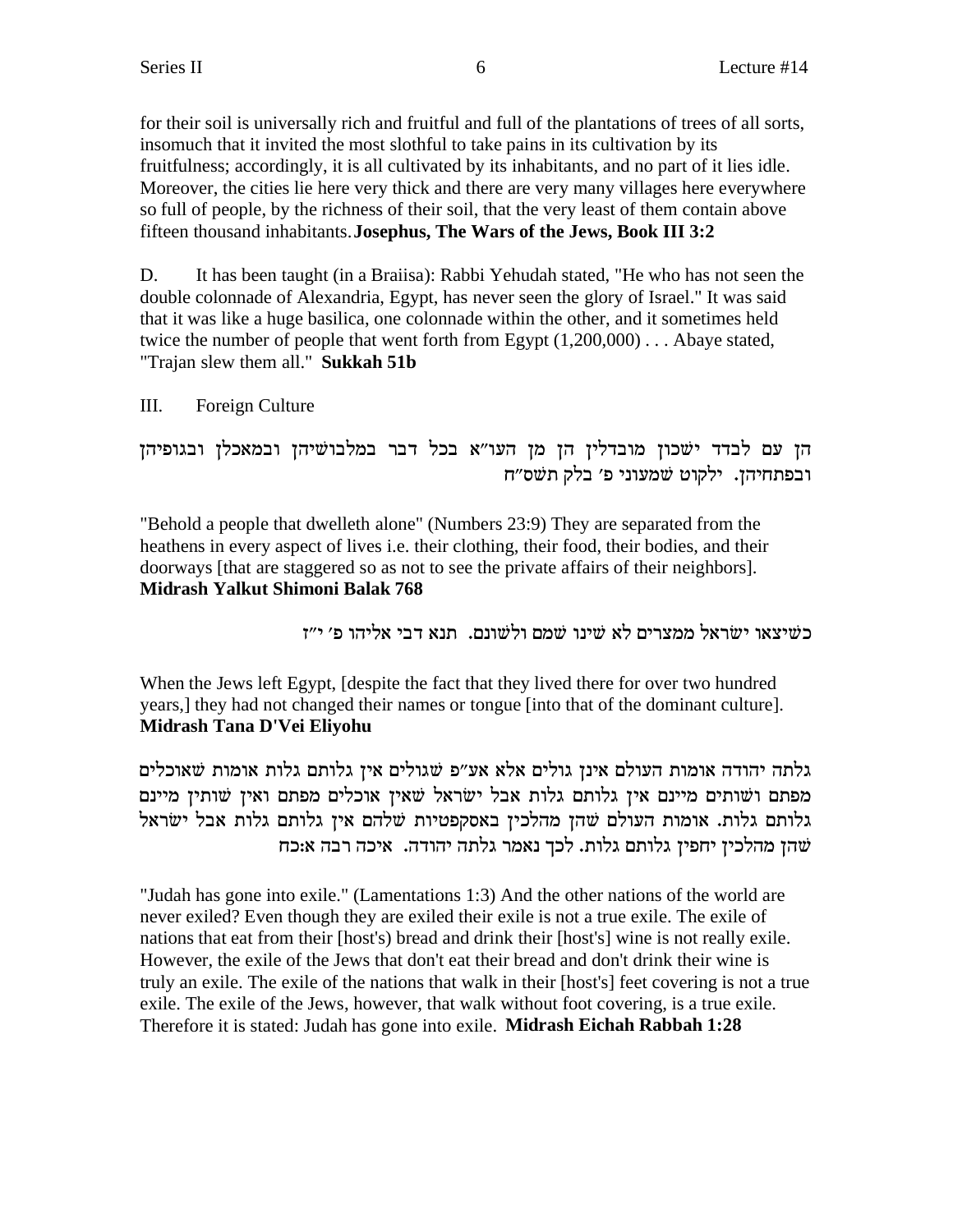# A. Foreign Names

לוקוס ולוס לא שכיחי דמסקי בשמהתייהו אבל שמהתא אחריני שכיחי ישראל (הדרים בארץ ישׂראל) דמסקי בשמהתייהו. רוב ישׂראל שבחוץ לארץ שמותיהן כשמות עובדי כוכבים. :גיטין יא

The names of Lucus and Lus are never borne by Jews but other non-Jewish names are often borne by Jews (living in Eretz Yisrael). [However,] most Jews living outside of Israel bear heathen names. **Gittin 11b**

B. Language

1)

ויאמר אליקים ושבנא ויואח אל רבשקה דבר נא אל עבדיך ארמית כי שומעים אנחנו ואל תדבר אלינו יהודית באזני העם אשר על החומה. ישעיה לו:יא

Then said Eliakim and Shebna and Joah unto Rabshakeh, "Speak, I pray thee, unto thy servants in the Syrian language; for we understand it; and speak not to us in the Jews' language, in the ears of the people that are on the wall." **Isaiah 36:11**

2)

אמר רבי יוֹחנן אין מוֹשׁיבין בסנהדרין אלא בעלי חכמה בעלי מראה בעלי קומה בעלי זקנה .<br>בעלי כשפים ויודעים שבעים לשון שלא תהא סנהדרין שומעת מפי המתורגמן. סנהדרין יז

Rabbi Yochanan said that we only place onto the Sanhedrin those that are wise, handsome, tall, elderly, versed in witchcraft, and versed in all seventy languages so that the Sanhedrin would be able to hear testimony directly without the aid of a translator. **Sanhedrin 17a**

# **3)**

אמר רבי יוֹחנן בגתן ותרשׁ שני טרסיים היו והיו מספרים בלשוֹן טוּרסי ... והן לא היו יוֹדעין : כי מרדכי מיוֹשׁבי לשׁכת הגזית היה והיה יוֹדע שׁבעים לֹשוֹן. מגילה יג

Rabbi Yochanan said that Bigson and Teresh were two Tursians and spoke in Tursi ... They didn't realize, though, that Mordechai was a member of the Sanhedrin and understood all seventy languages. **Megilla 13b**

# **4)**

אמר רב איקא בר אבין אמר רב חננל אמר רב מאי דכתיב (נחמיה ח:ח) ויקראו בספר בתורת האלקים מפוֹרשׁ ושוֹם שׁכל ויבינוּ במקרא. מפוֹרשׁ זה תרגוּם ושׂוֹם שׂכל אלוּ הפסוּקים ויבינוּ : במקרא אלו פיסקי טעמים ואמרי לה אלו המסורות. נדרים לז

Rav Ika bar Avin said that Rav Chananel said in the name of Rav the following: What is meant by the verse "And they read (under the auspices of Ezra) in the Torah of Hashem clearly, and gave the sense, and caused them to understand the reading" (Nehemia 8:8)?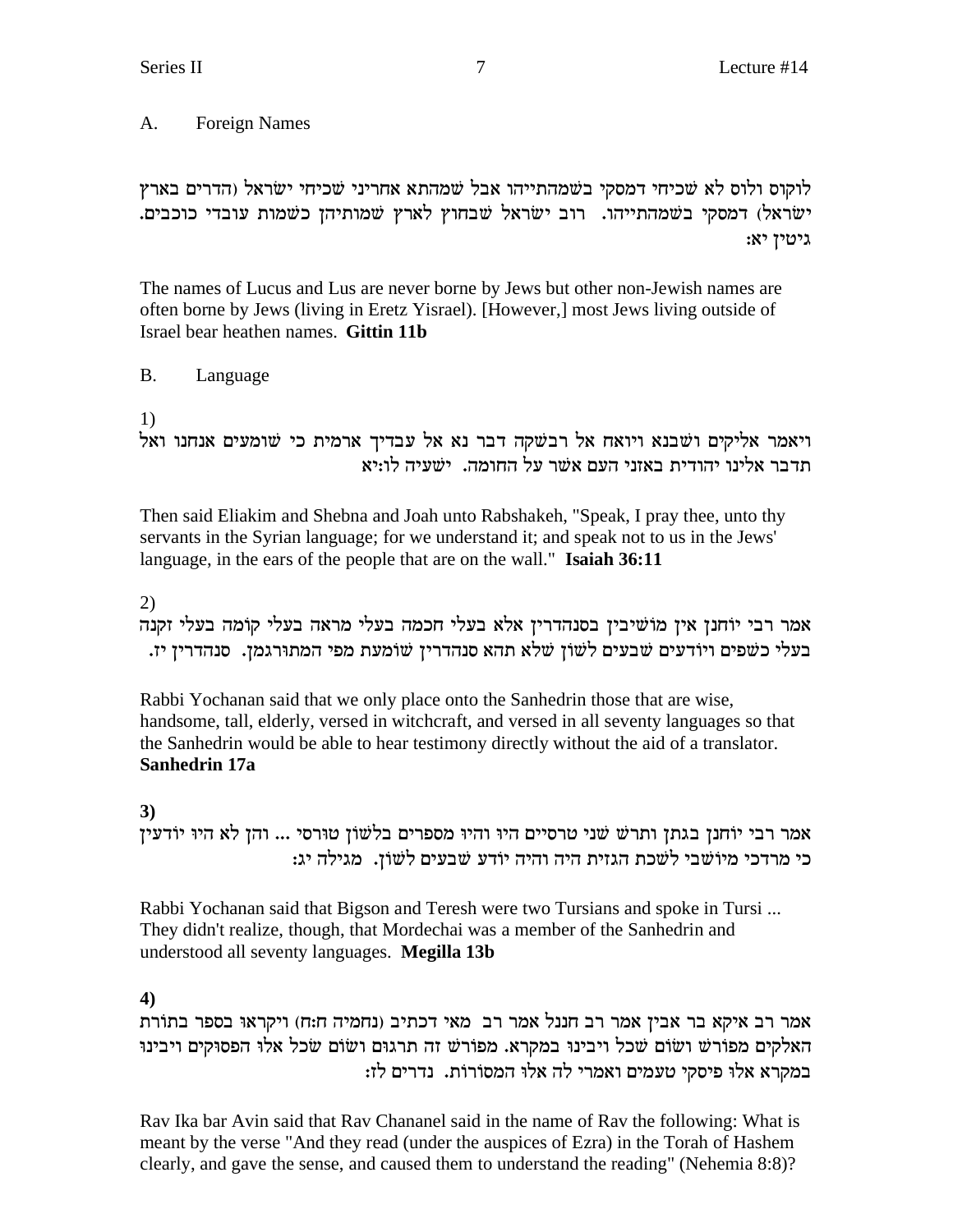(He answered that the word) "clearly" refers to Targum (the Aramaic translation), and (the term) "gave the sense" refers to sentence structure, and (the term) "caused them to understand the reading" refers to the cantillation: there are those that say that it refers to the exact spellings. **Nedarim 37b**

5) The language of Eretz Yisrael and Babylon

a)

אמר רבי בארץ ישראל לשון סורסי למה או לשון הקדש או לשון יונית וא״ר יוסי בבל לשון .bt-מי למה או לשון הקדש או לשון פרסי. בבא קמא פב:

Rabbi [Yehudah HaNasi] stated, "Why use the Syriac language in Eretz Yisrael where either the Holy Tongue or the Greek language could be used?" And Rabbi Yosei said, "Why use the Aramaic language in Babylon where the Holy Tongue or the Persian language could be used?" **Bava Kama 82b-83a**

b) I have also taken a great deal of pains to obtain the learning of the Greeks, and understand the elements of the Greek language, although I have so long accustomed myself to speak our own tongue, that I cannot pronounce Greek with sufficient exactness, for our nation does not encourage those that learn the languages of many nations and so adorn their discourses with the smoothness of their periods, because they look upon this sort of accomplishment as common, not only to all sorts of freemen, but to as many of the servants as please to learn them. But they call him a wise man who is fully acquainted with our laws and is able to interpret their meaning, on which account, as there have been many who have done their endeavors with great patience to obtain this learning, there have yet hardly been so many as two or three that have succeeded therein, who were immediately well rewarded for their pains. **Josephus, Antiquities Book XX 11:2**

c)

רב פפא כי הוה אתי לקמיה שטרא פרסאה דעביד בערכאות של כותים מקרי להו זה שלא בפני זה במסיח לפי תומו ומגבי ביה ממשעבדי. אמר רב אשי אמר לי רב הונא בר נתן הכי אמר אמימר האי שטרא פרסאה דחתימי עליה סהדי ישראל מגבינן ביה ממשעבדי והא לא :ידעי למיקרי בדידעי ... גיטין יט

When Rab Papa was called upon to deal with a Persian document drawn up in a heathen registry, he used to give it to two heathens to read, one without the other, without telling them what it was for, and if they agreed he would recover on the strength of it even from mortgaged property. Rav Ashi said, "Rav Huna bar Nasan has told me that Amemar has stated that a Persian document signed by Israelite witnesses is sufficient warrant for recovering even from mortgaged property." But they are not able to read it? . . . **Gittin 19b**

6)

.<br>הלועז ששמע אשורית יצא. מגילה יז

.קראה גיפטית לגיפטים עברית לעברים עילמית לעילמים יוונית ליוונים יצא. מגילה יח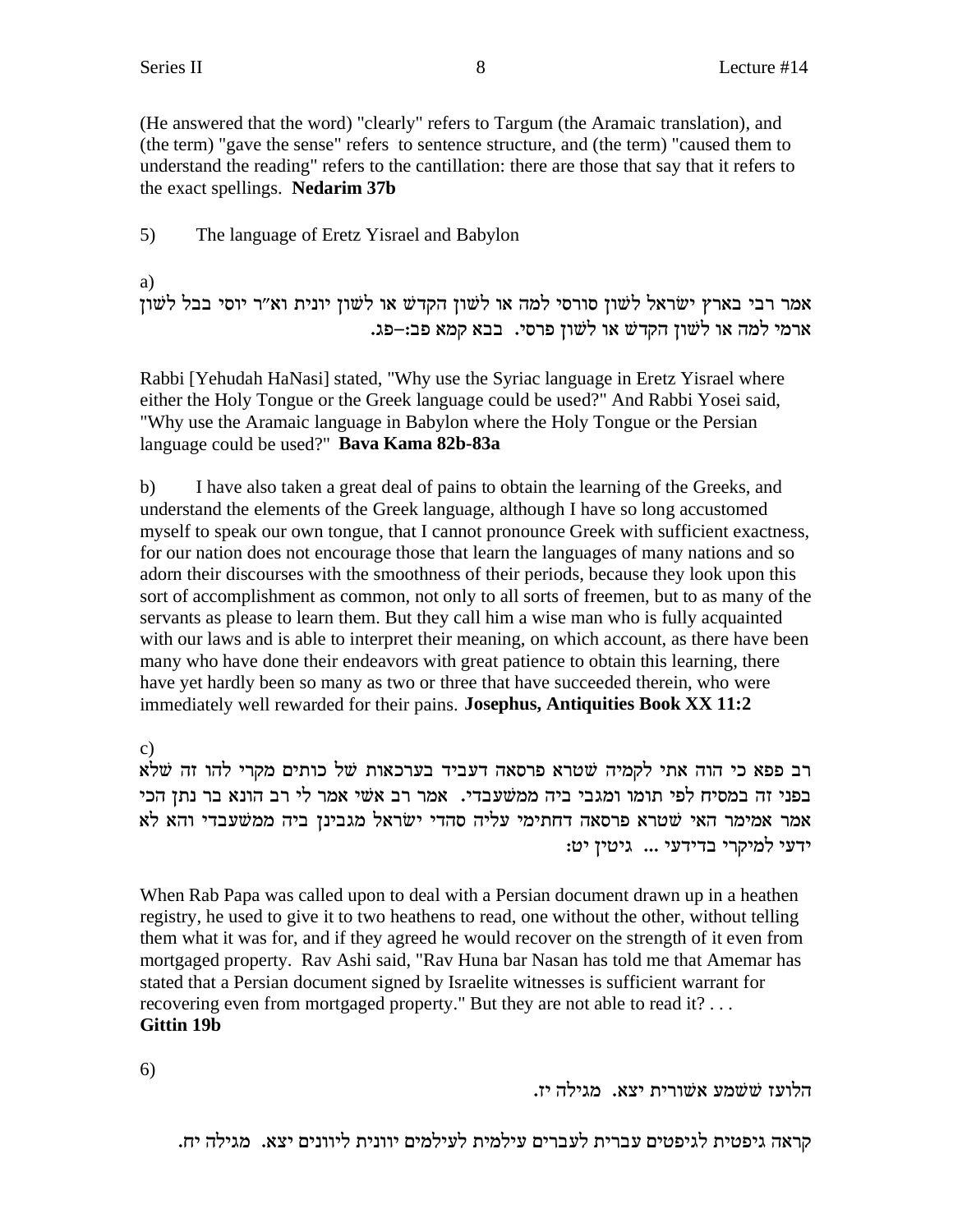If someone who only understands a foreign language hears the Megilla in Hebrew he has fulfilled his obligation. Megillah 17a

If one reads it in Coptic to Copts, in Hebrew to Hebrews, in Elamean to the Elameans, in Greek to the Greeks he has fulfilled his obligation. Megillah 18a

 $C_{\cdot}$ **Dress** 

 $1)$ 

ערביות יוצאות רעולות ומדיות [יוצאת] פרופות. שבת סה.

Jewish women living in Arabia may go out veiled on Shabbos and Jewish women living in Media may go out [on Shabbos] with their cloaks thrown over their shoulders [held down by an attached weight]. Shabbos 65a

2)

ר' ברוקא חוזאה חזא לההוא גברא דהוה סיים מסאני אוכמי ולא רמי חוטא דתכלתא ... א"ל מ"ט לית לך חוטי וסיימת מסאני אוכמי א"ל עיילנא ונפיקנא ביני נכרים כי היכי דלא לידעו דיהודאה אנא כי הוה גזרי גזירתא מודענא להו לרבנן. תענית כב.

Rabbi Berokah of Choza'ah caught sight of a person that was wearing black shoes (or black shoe laces) and did not put on blue threads ( תכלת) on the corners of his garment ... He asked him, "Why don't you wear fringes ( ציצית) and why do you wear black shoes?" He replied, "That the Gentiles that amongst whom I constantly move may not know that I am a Jew, so that when a harsh decree is made against Jews I [am able to] inform the Rabbis." Taanis 22a

3)

א״ר אבין ואפילו תימר יכולה אשה להטמין את עצמה ולומר נכריה אני ואין איש יכול להטמין עצמו ולומר נכרי הוא. ירושלמי ע"ז ב:א

Rabbi Avin said [that the reason that the Mishnah rules that a Jewish woman is not allowed to seclude herself with a non-Jew based solely on the fear of immoral behavior and not on fear for her life is because] a Jewish woman can easily conceal her identity and say that she is not Jewish. A Jewish man cannot conceal himself and say that he is not Jewish. Talmud Yerushalmi Avodah Zarah 2:1

4)

רב אדא חזייה לההיא כותית דהות לבישא כרבלתא בשוקא סבר דבת ישראל היא קם קרעיא מינה. ברכות כ.

Rav Ada saw a certain non-Jewish woman that was wearing a red cloak. Thinking that she was Jewish, he ripped it off of her. Berachos 20a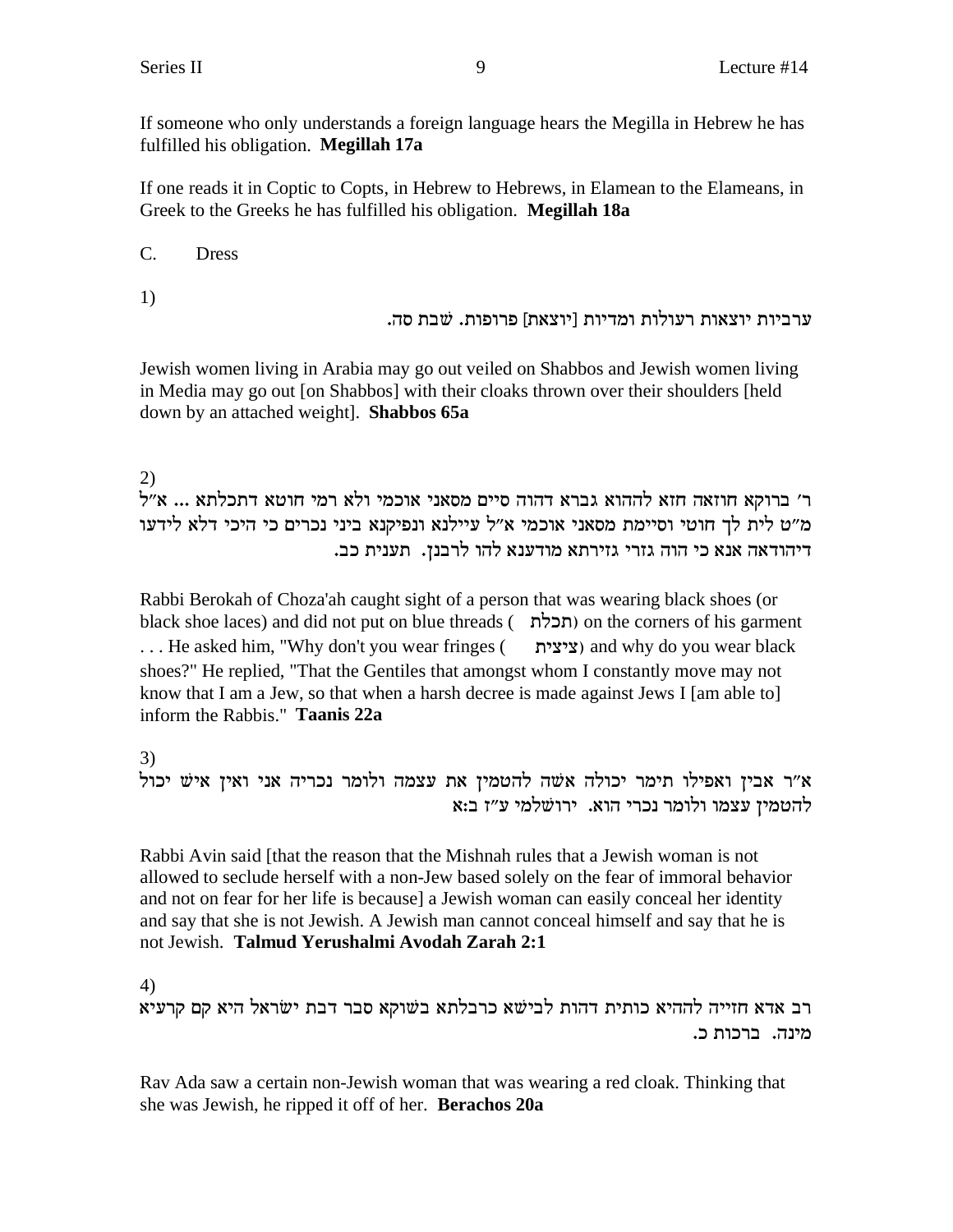IV. Loyalty to the Torah

זדים הליצני עד מאד מתורתך לא נטיתי. תהלים קיט:נא

The arrogant have had me greatly in derision; yet have I not deviated from thy Torah. **Psalms 119:51**

A. For we do not have an innumerable multitude of books among us disagreeing from and contradicting one another (as the Greeks have), but only twenty-two books, which contain the records of all the past times, which are justly believed to be divine, and of them five belong to Moses which contain his laws and the traditions of the origin of mankind until his death. This interval of time was little short of three thousand years but as to the time from the death of Moses until the reign of Artaxerxes, king of Persia, who reigned after Xerxes, the prophets, who were after Moses, wrote down what was done in their times in thirteen books. The remaining four books contain hymns to G-d and precepts for the conduct of human life. It is true our history hath been written since Artaxerxes very particularly, but hath not been esteemed of the like authority with the former by our forefathers, because there hath not been an exact succession of prophets since that time, and how firmly we have given credit to those books of our own nation is evident by what we do, for during so many ages as have already passed, no one has been so bold as either to add anything to them, to take anything from them, or to make any change in them, but it becomes natural to all Jews, immediately and from their very birth, to esteem those books to contain divine doctrines and to persist in them and if occasion be, willingly to die for them. For it is no new thing for our captives, many of them in number, and frequently in time, to be seen to endure racks and deaths of all kinds in the theatres, that they may not be obliged to say one word against our laws and the records that contain them, whereas there are none at all among the Greeks who would undergo the least harm on that account, no, nor in case all the writings that are among them were to be destroyed. **Josephus, Against Apion Book I Par. 8**

B. As for ourselves, therefore, we neither inhabit a maritime country nor do we delight in merchandise, nor in such a mixture with other men as arises from it; but the cities we dwell in are remote from the sea, and having a fruitful country for our habitation, we take pains in cultivating that only. Our principle care of all is this: to educate our children well, and we think it to be the most necessary business of our whole life to observe the laws that have been given us and to keep those rules of piety that have been delivered down to us. **Josephus, Against Apion Book I Par. 12**

C. Our transgressors of them are but few, and it is impossible, when any do offend, to escape punishment. **Josephus, Against Apion Book II Par. 19**

D. Nor was our nation unknown of old to several of the Grecian cities and indeed was thought worthy of imitation by some of them.For no other people but we Jews have avoided all discourses about G-d that any way contradict one another, which yet are frequent among other nations, and this is true not only among ordinary persons,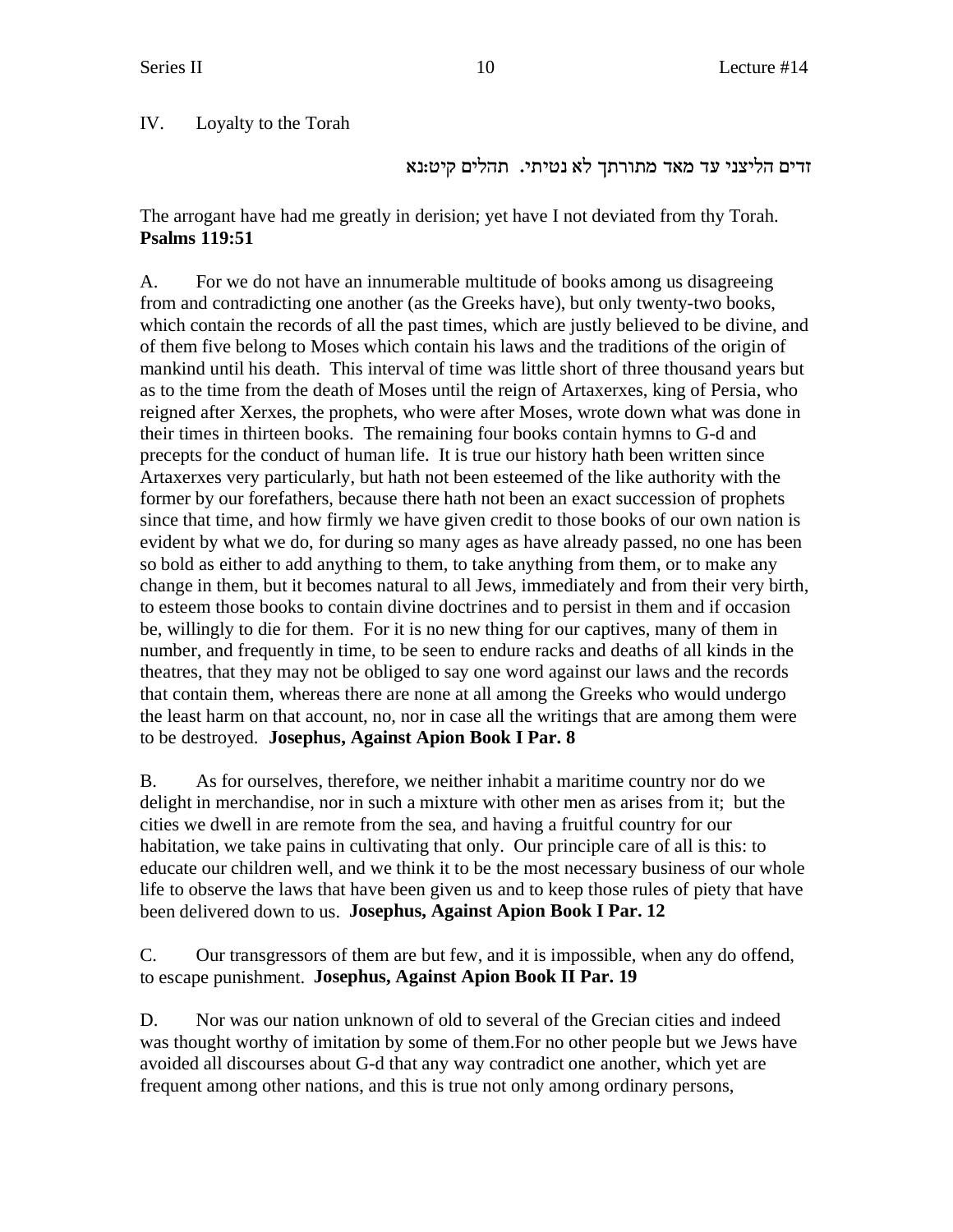according as every one is affected, but some of the philosophers have been insolent enough to indulge such contradictions, while some of them have undertaken to use such words as entirely take away the nature of G-d, as others of them have taken away his providence over mankind. Nor can any one perceive among us any difference in the conduct of our lives, but all our works are common to us all. We have one sort of discourse concerning G-d, which is conformable to our law and affirms that he sees all things; as also, we have but one way of speaking concerning the conduct of our lives, that all other things ought to have piety for their end, and this anybody may hear from our women and servants themselves. **Josephus, Against Apion Book II Par. 20**

E. Now as for ourselves, I venture to say that no one can tell of so many, nay, not of more than one or two that have betrayed our laws, not even out of fear of death itself. I do not mean such an easy death as happens in battles, but that which comes with bodily torments and seems to be the severest kind of death of all others. Now I think those that have conquered us have put us to such deaths, not out of their hatred to us when they had subdued us, but rather out of their desire of seeing a surprising sight, which is this: whether there be such men in the world who believe that no evil is to them so great as to be compelled to do or to speak anything contrary to their own laws. Nor ought men to wonder at us, if we are more courageous in dying for our laws than all other men are, for other men do not easily submit to the easier things in which we are instituted: I mean working with our hands, and eating but little, and being contented to eat and drink, not at random, or at every one's pleasure, or being under inviolable rules in lying with our wives in magnificent furniture, and in the observation of our times of rest; while those that can use their swords in war and can put their enemies to flight when they attack them, cannot bear to submit to such laws about their way of living. Our being accustomed willingly to submit to laws in these instances renders us fit to show our fortitude upon other occasions also. **Josephus Against Apion Book II Par. 33**

F. For amongst most other nations it is a studied art how men may transgress their laws; but no such thing is permitted amongst us, for though we be deprived of our wealth, of our cities, or of other advantages we have, our law continues immortal, nor can any Jew go so far from his own country, nor be so affrighted at the severest lord, as not to be more affrighted at the law than at him. **Josephus Against Apion Book II Par. 39**

G.

אדריאנוס שחיק טמיא שאל לר׳ יהושע בן חנניה א״ל אנא טב ממשה רבך א״ל למה דאנא חי והוא מת וכתיב כי לכלב חי הוא טוב מז האריה המת אמר ליה יכול את לגזור דלא ידלק בר נש נור תלתא יומין אמר ליה אין לעידן עמיא סלקון תרויהון על איגר פלטין חמי תננא סליק מן רחיק א״ל מה כן א״ל איפרכיא ביש עאל אסיא ובקר יתיה וא״ל עד דשתי חמימי לא מיתסי א"ל תיפח רוחיה עד דאת קיים בטלה גזרתך. ומשה רבינו משעה שגזר עלינו לא תבערו אשׁ בכל מושבותיכם ביום השבת לא מדליק יהודאי נוּר בשבתא מיומוהי ועדיין לא  $a$ נתבטלה גזירתו עד השתא אמרת את כן דאנא טב מיניה . מדרש רות רבה:ג:ב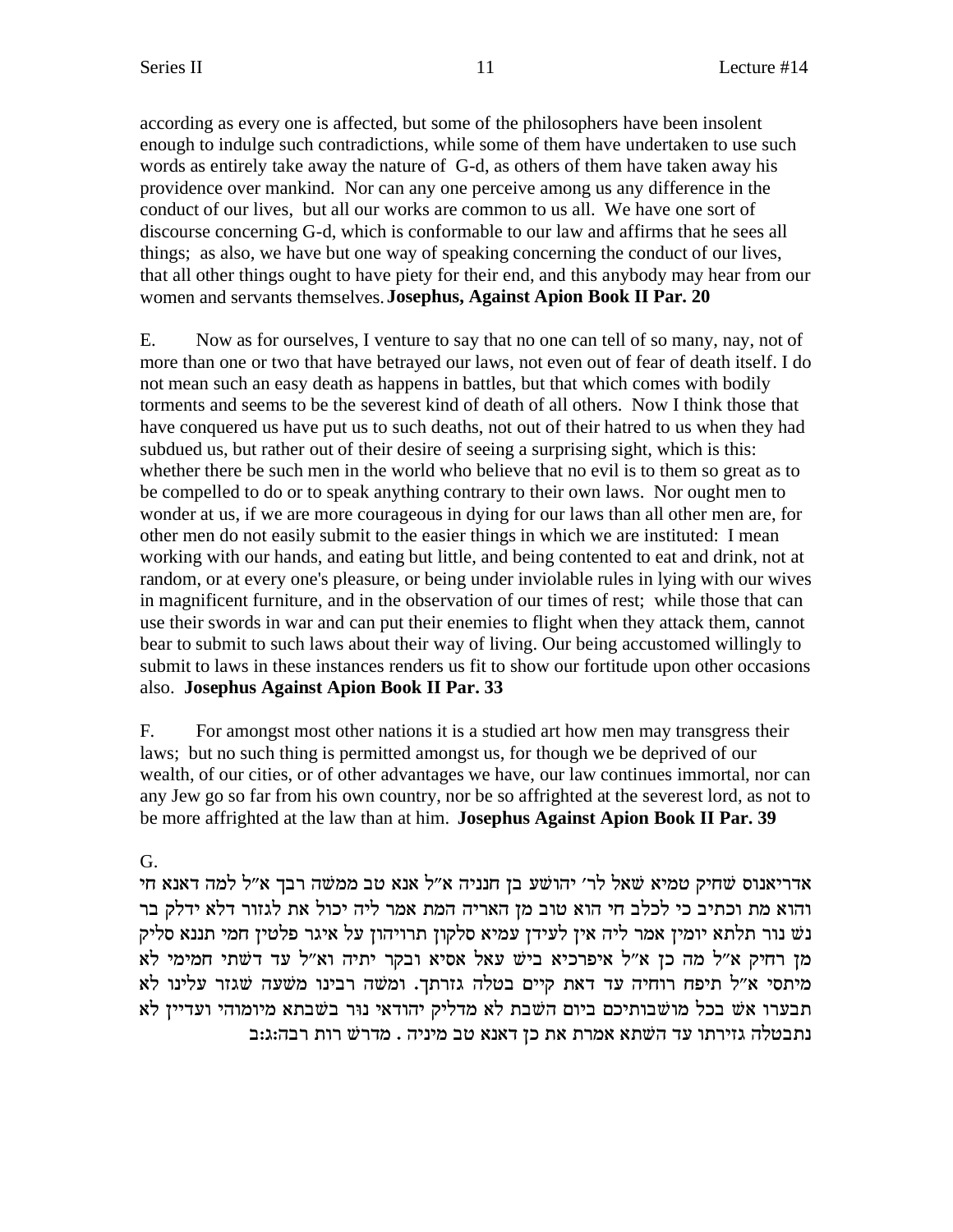Hadrian, may his bones be crushed, asked Rabbi Yehoshua, "I am better than Moshe your teacher." "Why?" He replied, "Because, I am alive and he is dead. It is written 'For a live dog is better than a dead lion.' (Koheles 9:4)" He (Rabbi Yehoshua) replied, "Can you decree that no one will be allowed to light a fire for three days?" He replied, "Yes!"

At night [after he had made the decree] they both went up to the roof of the palace. They saw smoke rising from afar. [They went to the source of the smoke and] asked them, "What is this all about?" [Why did you violate the decree?] They replied, "The mayor [of village] became sick and a doctor came in to visit him in the morning and told him that he wouldn't become better unless he drank hot water." [Rabbi Yehoshua] remarked to him (Hadrian), "May his spirit be deflated! (referring to Hadrian) Even while you're alive your decrees are ineffective. Moshe our teacher, [on the other hand], from the time he decreed upon us: You shall not burn a fire wherever you live on the day of the Sabbath (Exodus 35:3), there hasn't been a Jew who has lit a fire on the day of the Sabbath. How can you say that you are better than he?" **Rus Rabbah 3:2**

H. Hecateus also produces demonstrations of their resolute tenaciousness of their laws when he speaks thus, "Alexander was once at Babylon and had an intention to rebuild the temple of Belus that was fallen to decay, and in order thereto, he commanded all his soldiers in general to bring earth thither. But the Jews, and they only, would not comply with that command, nay, they underwent stripes and great losses of what they had on this account, until the king forgave them and permitted them to live in quiet." He adds farther, "When the Macedonians came to them into that country and demolished the old temples and the altars, they assisted them in demolishing them all, (but for not assisting them in rebuilding them) they either underwent losses or sometimes obtained forgiveness." He adds, farther, "These men deserve to be admired on that account." **Josephus Against Apion, Book I Par. 22**

# V. Education

אני זאת בריתי אותם אמר ד׳ רוחי אשר עליך ודברי אשר שמתי בפיך לא ימושו מפיך ומפי זרעך ומפי זרע זרעך אמר ד׳ מעתה ועד עולם. ישעיה נט:כא

As for Me, this is My covenant with them, says G-d. My Spirit, which rests upon you, and My words which I have put in your mouth, shall not depart from your mouth nor from the mouths of your children, nor from the mouths of your children's children, says G-d, from now on to all eternity. **Isaiah 59:21**

A.

התקין שמעון בן שטח ... שיהיו התנוקות הולכים לבית הספר. ירושלמי כתובות פרק ח

אמר רב יהודה אמר רב ברם זכור אותו האיש לטוב ויהושע בן גמלא שמו שאלמלא הוא נשתכחה תורה מישראל ... ותיקן שיהו מושיבין מלמדי תנוקות בכל מדינה ומדינה בכל עיר . ועיר ומכניסין אותו כבן שׁשׁ או כבן שבע. בבא בתרא כא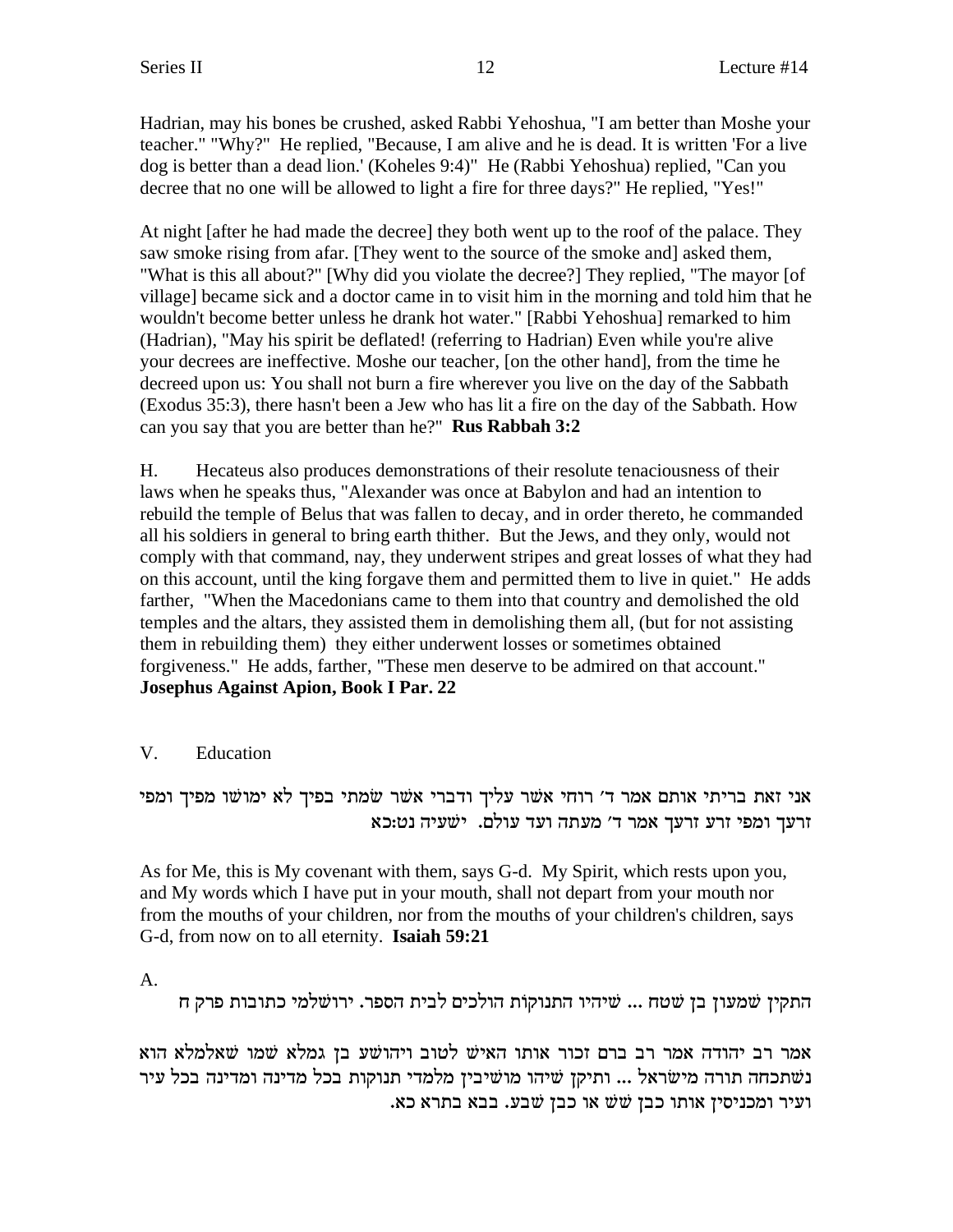Shimon ben Shetach instituted that children should go to day school (yeshiva ketana). **Yerushalmi Kesubos Chap. 8**

Rav Yehuda said that Rav said the following, "May Yehoshua ben Gamla be praised because without him the Torah would be forgotten from Israel ... He instituted that teachers would be set up in every state and city and that the students would be required to go from the ages of six or seven." **Bava Basra 21a**

B. Our principle care of all is this: to educate our children well. Josephus, Against Apion Book I Par. 12

C. But for our people, if anybody but asks any one of them about our laws, he will more readily tell him all than he will tell his own name and this is in consequence of our having learned them as soon as we became sensible of any thing and of our having them, as it were, engraven on our souls. **Josephus, Against Apion Book II Par. 19**

# D.

הוא היה אומר בן חמש שנים למקרא בן עשר למשנה בן שלש עשלה היה אומר משלה לתלמוד. אבות ה:כ"א

בנוהג שבעולם אלף בני אדם נכנסים למקרא יוצא מהן ק׳. ק׳ למשנה יוצא מהם י׳. י׳ לתלמוד יוצא מהם א' [להוראה] הה"ד אדם אחד מאלף מצאתי. ויקרא רבה ב:א

He (Rabbi Yehuda ben Taima) used to say: A five year old begins Scripture; a ten year old begins Mishnah; a thirteen year old becomes obliged to do Mitzvos; a fifteen year old begins the study of Talmud. **Avos 5:21**

It is commonplace that of the thousand that come in to study Scripture one hundred come out [well versed]. Of the hundred [that come] to study Mishnah ten come out [well versed]. Of the ten that come to study Talmud one will come out fit to make Halachic decisions. This is the meaning of the verse, "One man among a thousand have I found." (Koheles 7:28) **Midrash Vayikrah Rabbah 2:1**

E. But they call him a wise man he who is fully acquainted with our laws and is able to interpret their meaning, on which account, as there have been many who have done their endeavors with great patience to obtain this learning, there have yet hardly been so many as two or three that have succeeded therein, who were immediately well rewarded for their pains. **Josephus, Antiquities Book XX 11:2**

F.

. מה היה תחלתו של רבי אליעזר בן הורקנוס. בן עשרים ושתים שנה היה ולא למד תורה פעם אחת אמר אלך ואלמוד תורה לפני רבן יוחנן בן זכאי אמר לו אביו הורקנוס אי אתה סועם עד שתחרוש מלא מענה ... שמע עליו הורקנוס אביו שהיה לומד תורה אצל רבן יוחנן בן זכאי אמר אלך ואדיר אליעזר בני מנכסי. אבות דר׳ נתז:ו:ג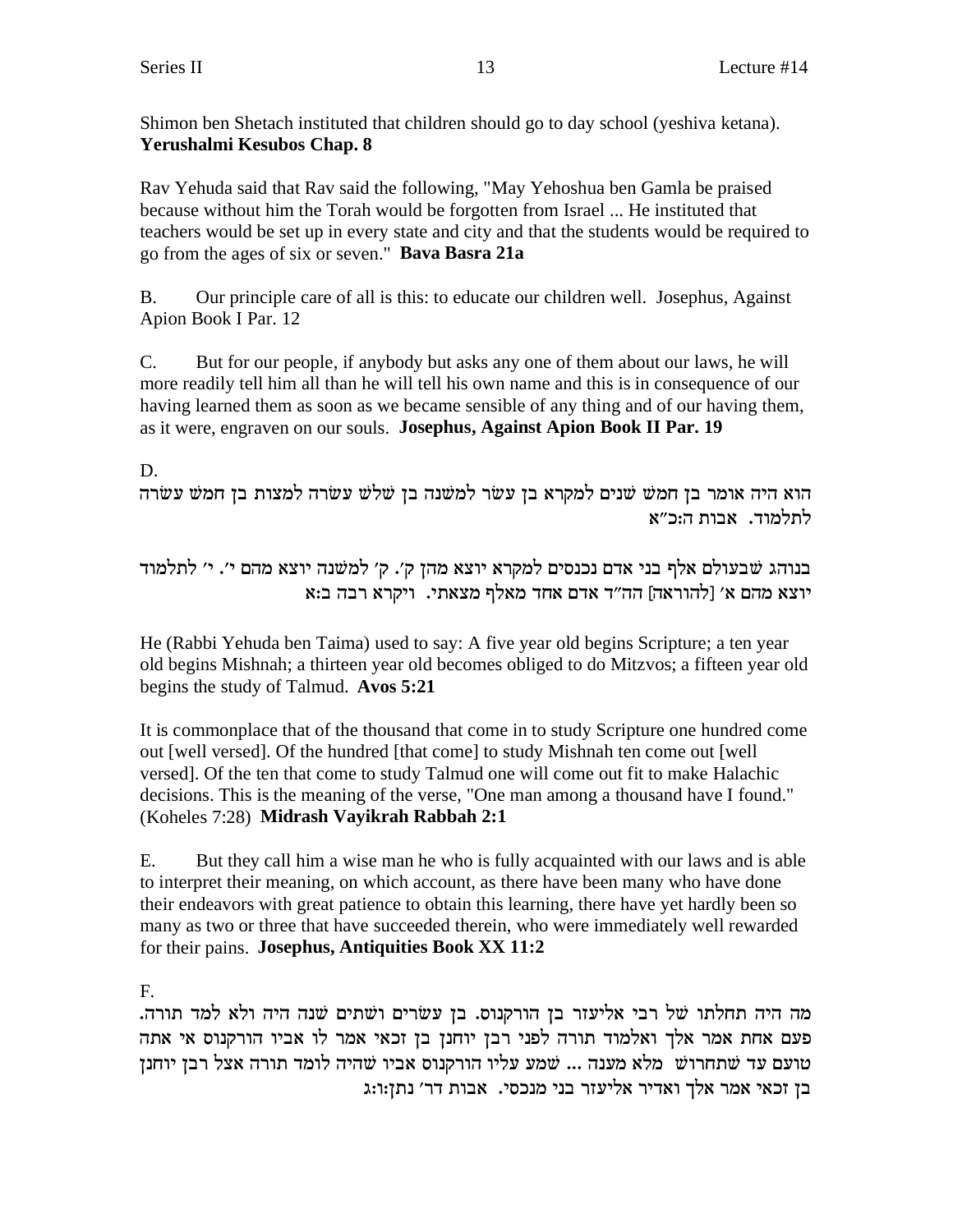What was the beginning of Rabbi Eliezer ben Hyrkanus' [development]? He was twenty two years old and he had not yet learned Torah. One day, he [made up his mind and] said, "I shall go and learn Torah by Rabban Yochanan son of Zakai." [On that same day,] his father told him, "You will not eat, until you plow a complete furrow."

Hyrkanus, his father, heard that he was learning Torah by Rabban Yochanan ben Zakai and said, "I shall go and disinherit Eliezer my son." **Avos D'Rabbi Noson 6:3**

G.

הוי מתאבק בעפר רגליהם זה רבי אליעזר ושׁותה בצמא את דבריהם זה רבי עקיבא. מה היה תחלתו של רבי עקיבא אמרו בן ארבעים שנה היה ולא שנה כלום פעם אחת היה עומד על פי הבאר אמר מי חקק אבן זו אמרו לו המים שתדיר נופלים עליה בכל יום אמרו לו עקיבא אי אתה קורא אבנים שחקו מים מיד היה רבי עקיבא דן קל וחומר בעצמו מה רך פסל את הקשה דברי תורה שקשה כברזל על אחת כמה וכמה שיחקקו את לבי שהוא בשר ודם מיד חזר ללמוד תורה. הלך הוא ובנו וישבו אצל מלמדי תינוקות א"ל רבי למדני תורה אחז רבי עקיבא בראש הלוח ובנו בראש הלוח כתב לו אלף בית ולמדה היה לומד והולך עד שלמד כל התורה כולה. אבות ד׳רבי נתן ו:ב

"Sit in the dust of their feet" (Avos 1:4) refers to Rabbi Eliezer and "Drink in their words thirstily" (ibid.) refers to Rabbi Akiva. What was the beginning of [the career of] Rabbi Akiva? They (Sages) said that Rabbi Akiva was forty years old and he hadn't yet learned any Torah. Once he was standing at the mouth of a well. He asked, "Who carved out this rock?" They replied, "The water that constantly falls on it every day. Akiva! Don't you know the verse: The waters wear down the stones. (Job 14:19)?" At once Rabbi Akiva made his own logical inference, "If that which is soft (water) has the power to bore through that which is hard (stone), the words of Torah that are as hard as iron most certainly has the power to make an engraving on my heart which is [merely] flesh and blood." At once, he turned around [and went] to learn Torah.

He went together with his son and they both sat by an elementary school teacher. He said to him, "Rabbi, teach me Torah!" Rabbi Akiva held one end of the [writing] tablet and his son the other end. He (the teacher) wrote down the alphabet and he (Rabbi Akiva) learned it. He kept on learning until he had learned all of the Torah. **Avos D'Rabbi Noson 6:2**

H.

מרגלא בפומייהו דרבנן דיבנה אני בריה וחברי בריה אני מלאכתי בעיר והוא מלאכתו בשדה אני משכים למלאכתי והוא משכים למלאכתו כשם שהוא אינו מתגדר מלאכתי כך אני איני מתגדר במלאכתו.ושמא תאמר אני מרבה והוא ממעיט שנינו אחד המרבה ואחד הממעיט . ובלבד שיכוין לבו לאביו שבשמים. ברכות י"ז

A frequent saying of the Rabbis of Yavneh (Jamnia): I am G-d's creature and my fellow (unlearned Jew) is G-d's creature. My work is in the city and his work is in the country. I rise early for my work and he rises early for his work. Just as he has no desire to usurp my work, I have no desire to usurp his. If you say [the reason he has no desire to study Torah is because] I accomplish much and he [if he would begin to study Torah in his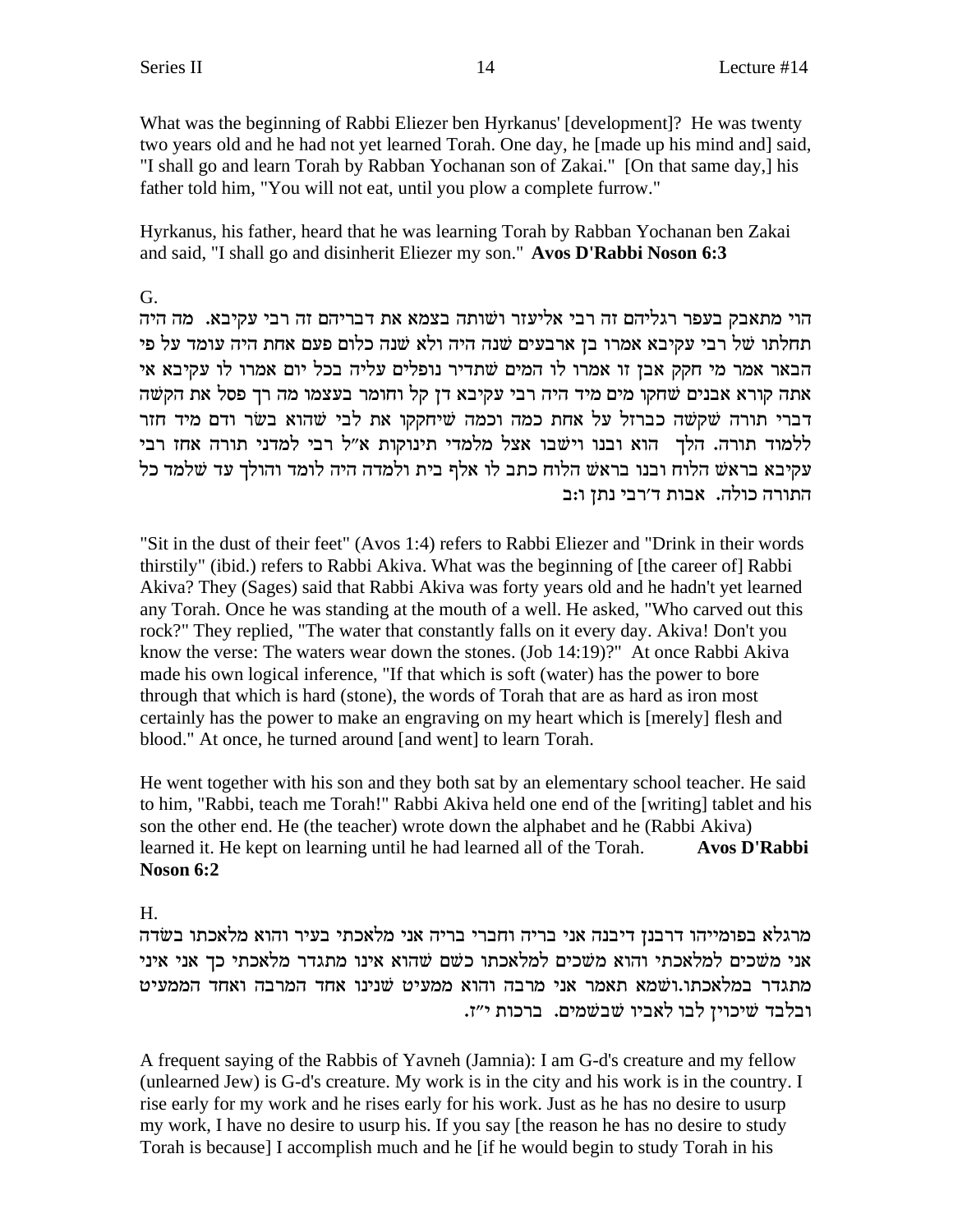spare time late in life] would only accomplish little, we have learned: Whether one accomplishes much or accomplishes little it is all the same [in G-d's eyes], provided he directs his heart to Heaven. **Berachos 17a**

VI. Rabbinic Authority

 $i$ יברים לב:ז ברים שאל הביך ניגדך וקניך ויגדן  $\psi$ 

Ask thy father, and he will tell you; thy elders, and they will say unto you. **Deuteronomy 32:7**

A. These (the Pharisees) have so great a power over the multitude that when they say anything against the king or against the high priest they are presently believed. **Antiquities Book XIII 10:5**

B. The Sadducees are able to persuade none but the rich, and have not the populace obsequious to them, but the Pharisees have the multitude on their side. **Antiquities Book XIII 10:6**

C. Whatever they (the Pharisees) do about divine worship, prayers, and sacrifices, they (the body of the people) perform according to their direction; insomuch that the cities gave great attestations to them on account of their entirely virtuous conduct, both in the actions of their lives and their discourses also. **Antiquities Book XVIII 1:3**

D. Our transgressors of them are but few, and it is impossible, when any do offend, to escape punishment. **Josephus, Against Apion Book II Par. 19**

VII. Converts

:אר״א לא הגלה הקב״ה את ישׂראל לבין האומות אלא כדי שיתוספו עליהם גרים. פסחים פז

Rabbi Elazar said: The Holy One Blessed be He exiled Israel among the nations only for the purpose that converts might be attached to them. **Pesachim 87b**

A. They also made proselytes of a great many of the Greeks perpetually, and thereby brought them to be a portion of their own body. **Josephus, The Wars of the Jews VII 3:3**

B. It was about this time that Helena, queen of Adiabene, and her son Izates, changed their course of life, and embraced the Jewish customs, and this on the occasion following: Monobazus, the king of Adiabene, who had also the name of Bazeus, fell in love with his sister Helena and took her to be his wife and begat her with child. But as he was in bed with her one night, he laid his hands on his wife's belly and fell asleep and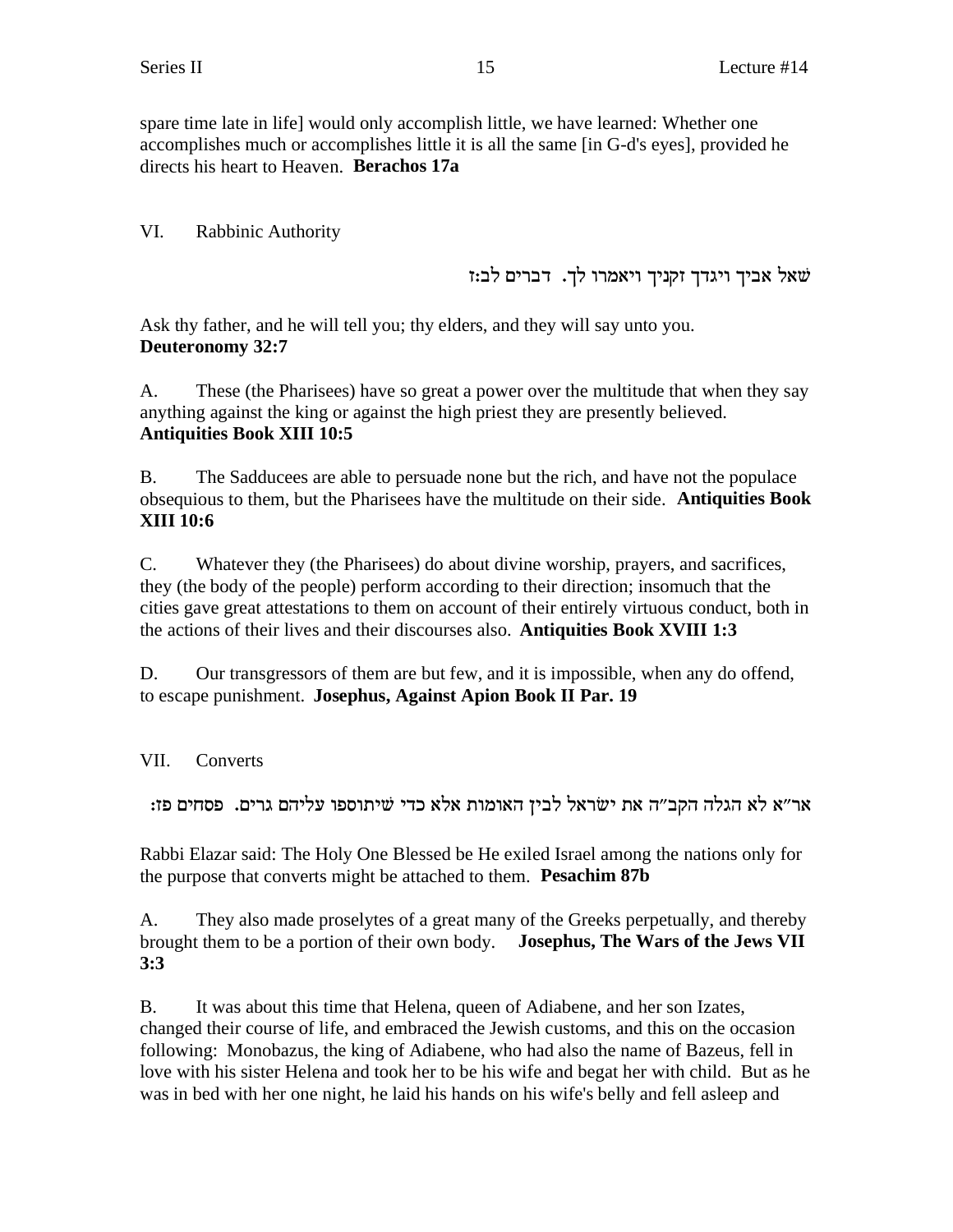seemed to hear a voice which bade him take his hands off his wife's belly and not to hurt the infant that was therein, which by G-d's providence would be safely born and have a happy end. This voice put him into disorder, so he awaked immediately and told the story to his wife, and when his son was born, he called him Izates. He had indeed Monobazus, Izates' elder brother, by Helena also, as he had other sons by other wives besides.

Now, during the time Izates abode at Charax-Spasini, a certain Jewish merchant, whose name was Ananias, got among the women that belonged to the king and taught them to worship G-d according to the Jewish religion. He, moreover, by this means became known to Izates and persuaded him, in like manner, to embrace that religion. He also, at the earnest entreaty of Izates, accompanied him when he was sent for by his father to come to Adiabene. It also happened that Helena, about the same time, was instructed by a certain other Jew and went over to them.

And when he perceived that his mother was highly pleased with the Jewish customs, he made haste to change and to embrace them entirely, and as he supposed that he could not be thoroughly a Jew unless he were circumcised, he was ready to have it done. But when his mother understood what he was about, she endeavored to hinder him from doing it and said to him that this thing would bring him into danger and that as he was a king he would thereby bring himself into great odium among his subjects, when they would understand that he was so fond of rites that were to them strange and foreign and that they would never bear to be ruled over by a Jew. This it was that she said to him and for the present persuaded him to forbear. And when he had related what she had said to Ananias, he confirmed what his mother had said, and when he had also threatened to leave him, unless he complied with him, he went away from him, and said that he was afraid lest such an action being once become public to all, he should himself be in danger of punishment for having been the occasion of it, and having been the king's instructor in actions that were of ill reputation, and he said that he might worship G-d without being circumcised, even though he did resolve to follow the Jewish law entirely, which worship of G-d was of a superior nature to circumcision. He added that G-d would forgive him, though he did not perform the operation, while it was omitted out of necessity and for fear of his subjects. So the king at that time complied with these persuasions of Ananias. But afterwards, as he had not quite left off his desire of doing this thing, a certain other Jew that came of Galilee, whose name was Eleazer, and who was esteemed very skillful in the learning of his country, persuaded him to do the thing, for as he entered into his palace to salute him and found him reading the law of Moses, he said to him, "Thou dost not consider ,O king, that thou unjustly breakest the principal of those laws and art injurious to G-d himself, by omitting to be circumcised, for thou oughtest not only to read them, but chiefly to practice what they enjoin thee. How long wilt thou continue uncircumcised?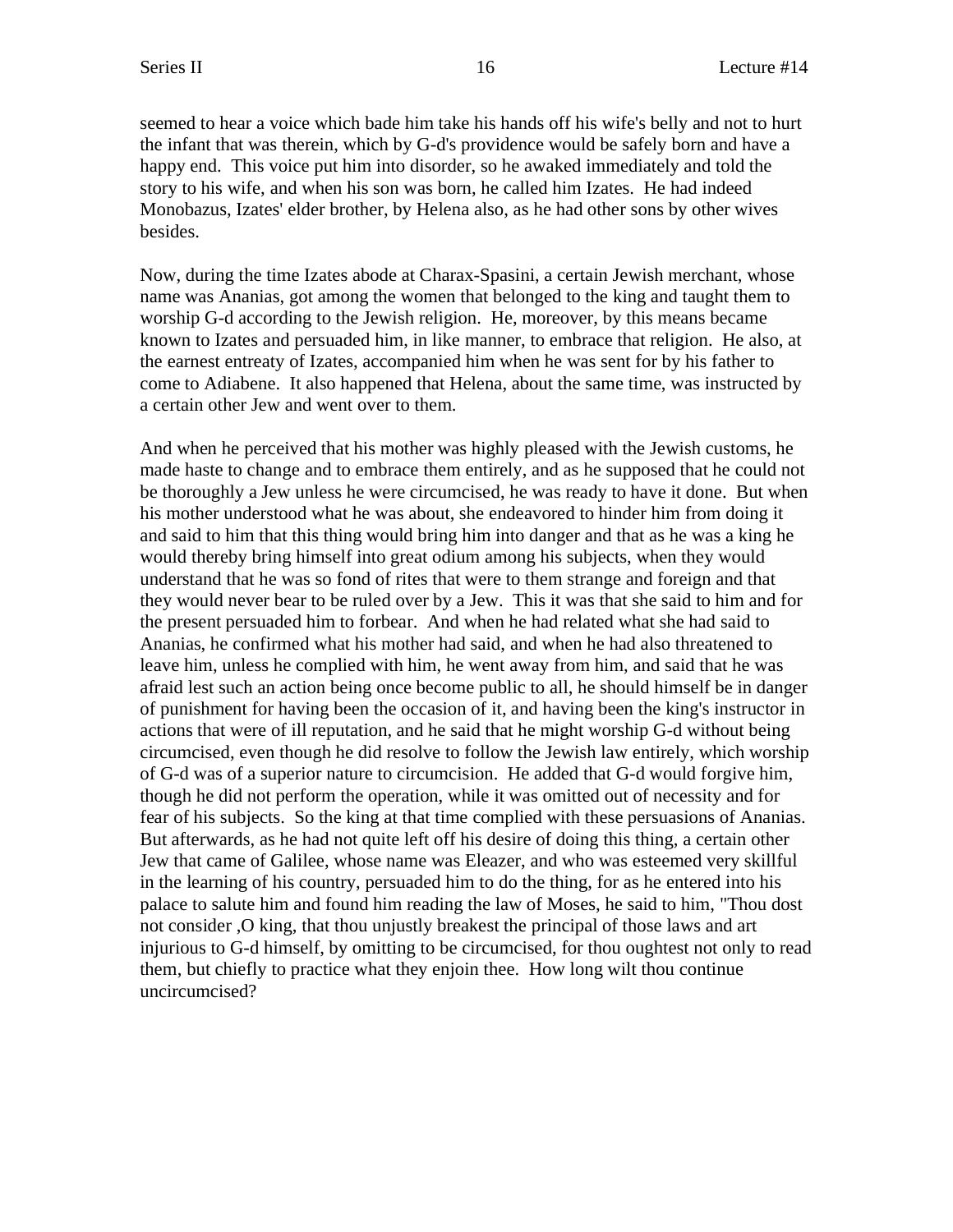But, if thou hast not yet read the law about circumcision, and doest not know how great impiety thou art guilty of by neglecting it, read it now." When the king had heard what he said, he delayed the thing no longer, but retired to another room and sent for a surgeon and did what he was commanded to do. He then sent for his mother and Ananias his tutor, and informed them that he had done the thing, upon which they were presently struck with astonishment and fear, and that to a great degree, lest the thing should be openly discovered and censured and the king should hazard the loss of his kingdom, while his subjects would not bear to be governed by a man who was so zealous in another religion, and lest they should themselves run some hazard because they would be supposed the occasion of his so doing. But it was G-d himself who hindered what they feared from taking effect; for he preserved both Izates himself and his sons when they fell into many dangers, and procured their deliverance when it seemed to be impossible, and demonstrated thereby, that the fruit of piety does not perish as to those that have regard to him, and fix their faith upon him only; but these we shall relate hereafter.

But as to Helena the king's mother, when she saw that the affairs of Izates's kingdom were in peace and that her son was a happy man and admired among all men and even among foreigners, by the means of G-d's providence over him, she had a mind to go to the city of Jerusalem in order to worship at the temple of G-d which was so very famous among all men and to offer her thank offerings there. So she desired her son to give her leave to go thither upon which he gave his consent to what she desired very willingly and made great preparations for her departure, and gave her a great deal of money, and she went down to the city of Jerusalem, her son conducting her on her journey a great way. Now her coming was of very great advantage to the people of Jerusalem, for whereas a famine did oppress them at that time and many people died for want of what was necessary to procure food withal, queen Helena sent some of her servants to Alexandria with money to buy a great quantity of corn and others of them to Cyprus to bring a cargo of dried figs, and as soon as they came back and brought those provisions which was done very quickly, she distributed food to those that were in want of it and left a most excellent memorial behind her of this benefaction which she bestowed on our whole nation, and when her son Izates was informed of this famine, he sent great sums of money to the principal men of Jerusalem. However, what favors this queen and king conferred upon our city Jerusalem shall be further related hereafter. **Josephus, Antiquities Book XX 2:1,3,4-5**

C. . . . אונקלוס בר קלונימוס איגייר שדר קיסר גונדא דרומאי אבתריה משכינהו בקראי איגיור .נ"ז  $'$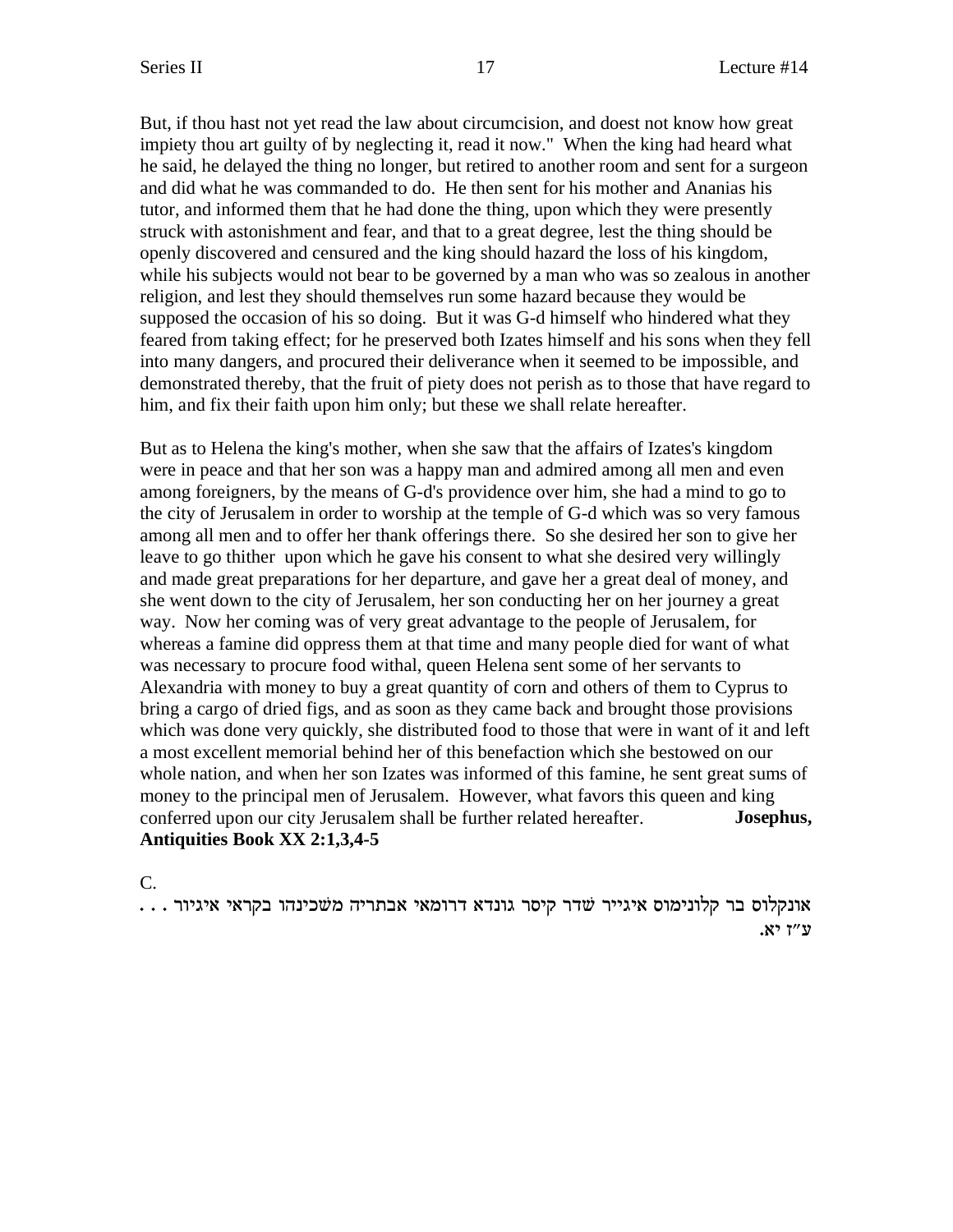[When] Onkelos the son of Kalonymos became a proselyte, the Emperor sent a contingent of Roman soldiers after him [to arrest him], but he attracted them by citing Scriptural verses and [instead of arresting him,] they became converts to Judaism . . . Avodah Zarah 11a

D.

```
א״ר יהודה מנימן גר מצרי היה לי חבר מתלמידי רבי עקיבא . . . יבמות עו:
```
Rabbi Yehudah said, "Miniomin, the Egyptian convert, was a friend of mine among the disciples of Rabbi Akiva ..." Yevamos 76b

E.

בו ביום בא יהודה גר עמוני לפניהם לבית המדרש ... ידים ד:ד

That same day, Yehudah the Amonite convert came before them to the Study Hall ... **Yadaim 4:4** 

F.

רב שמואל בר יהודה הוה קאי קמיה דרב יהודה א"ל ... אנא גר אנא ... יבמות קא:

Rav Shmuel bar Yehudah was standing in the presence of Rav Yehudah. He said to him, "... I am a convert ..." Yevamos 101b

G.

ר' יהודה הנדואה גר שאין לו יורשין הוה . . . קדושין כב:

Rav Yehudah, the Indian, was a convert that had no heirs . . . Kiddushin 22b

VIII. A Light Unto the Nations

אני ד׳ קראתיך בצדק ואחזק בידך ואצרך ואתנך לברית עם לאור גוים. ישעיה מב:ו

I the L-rd have called thee in righteousness and will hold thine hand and will keep thee and give thee for a covenant of the people, for a light of the nations. Isaiah 42:6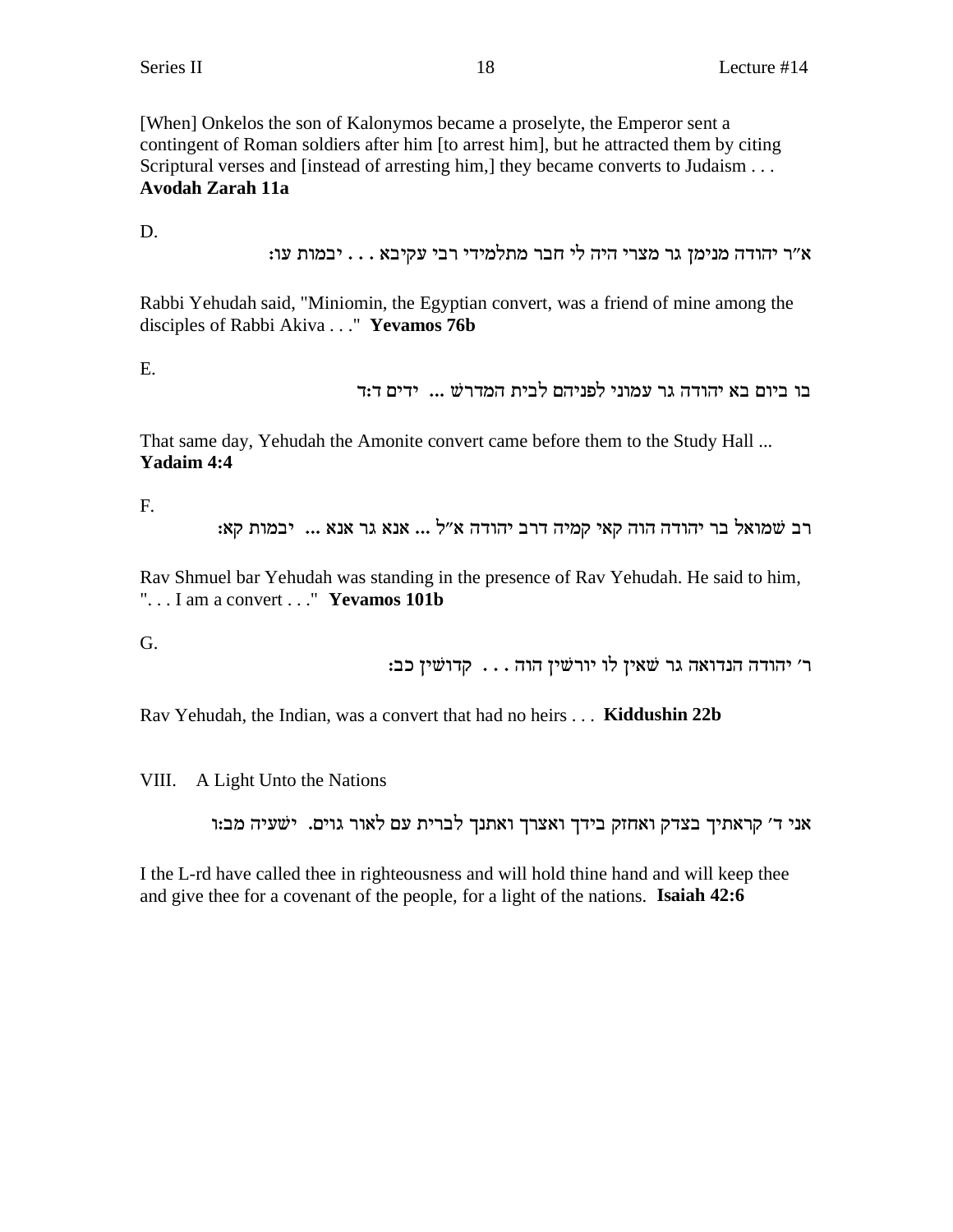A. "There were four classes of men among those of Cyrene: that of citizens, that of husbandmen, the third of strangers, and the fourth of Jews. Now these Jews are already in all cities; and it is hard to find a place in the habitable earth that hath not admitted this tribe of men and is not possessed by them. It has come to pass that Egypt and Cyrene, having the same governors, and a great number of other nations, imitate their way of living and maintain great bodies of these Jews in a peculiar manner and grow up to greater prosperity with them and make use of the same laws with that nation also. Accordingly, the Jews have places assigned them in Egypt where they live, besides what is peculiarly allotted to this nation at Alexandria, which is a large part of that city. There is also an ethnarch allowed them, who governs the nation and distributes justice to them and takes care of their contracts and of their laws as if he were the ruler of a free republic. In Egypt, therefore, this nation is powerful, because the Jews were originally Egyptians and because the land where they inhabit, since they went thence is near to Egypt. They also removed into Cyrene because this land adjoined to the government of Egypt, as well as does Judea, or rather was formerly under the same government." And this is what Strabo says. **Josephus, Antiquities XIV 7:2**

B. In the meantime, the people of Damascus, when they were informed of the destruction of the Romans, set about the slaughter of those Jews that were among them, and as they had them already cooped up together in the place of public exercises, which they had done out of the suspicion they had of them, they thought they should meet with no difficulty in the attempt, yet did they distrust their own wives who were almost all addicted to the Jewish religion, on which account it was that their greatest concern was how they might conceal these things from them, so they came upon the Jews, and cut their throats, being in a narrow place, in number ten thousand and all of them unarmed and this in one hour's time without any body to disturb them. **Josephus, The Wars of the Jews II 20:2**

C. Since the Jewish nation is widely dispersed over all the habitable earth among its inhabitants, so it is very much intermingled with Syria by reason of its neighborhood and had the greatest multitudes in Antioch by reason of the largeness of the city, wherein the kings, after Antiochus, had afforded them a habitation with the most undisturbed tranquillity, for though Antiocuhus, who was called Epiphanes, laid Jerusalem waste and spoiled the temple, yet did those that succeeded him in the kingdom restore all the donations that were made of brass to the Jews of Antioch and dedicated them to their synagogue, and granted them the enjoyment of equal privileges of citizens with the Greeks themselves. Since the succeeding kings treated them after the same manner, they both multiplied to a great number and adorned their temple gloriously by fine ornaments and with great magnificence in the use of what has been given them. They also made proselytes of a great many of the Greeks perpetually, and thereby, brought them to be a portion of their own body. **Josephus, The Wars of the Jews VII 3:3**